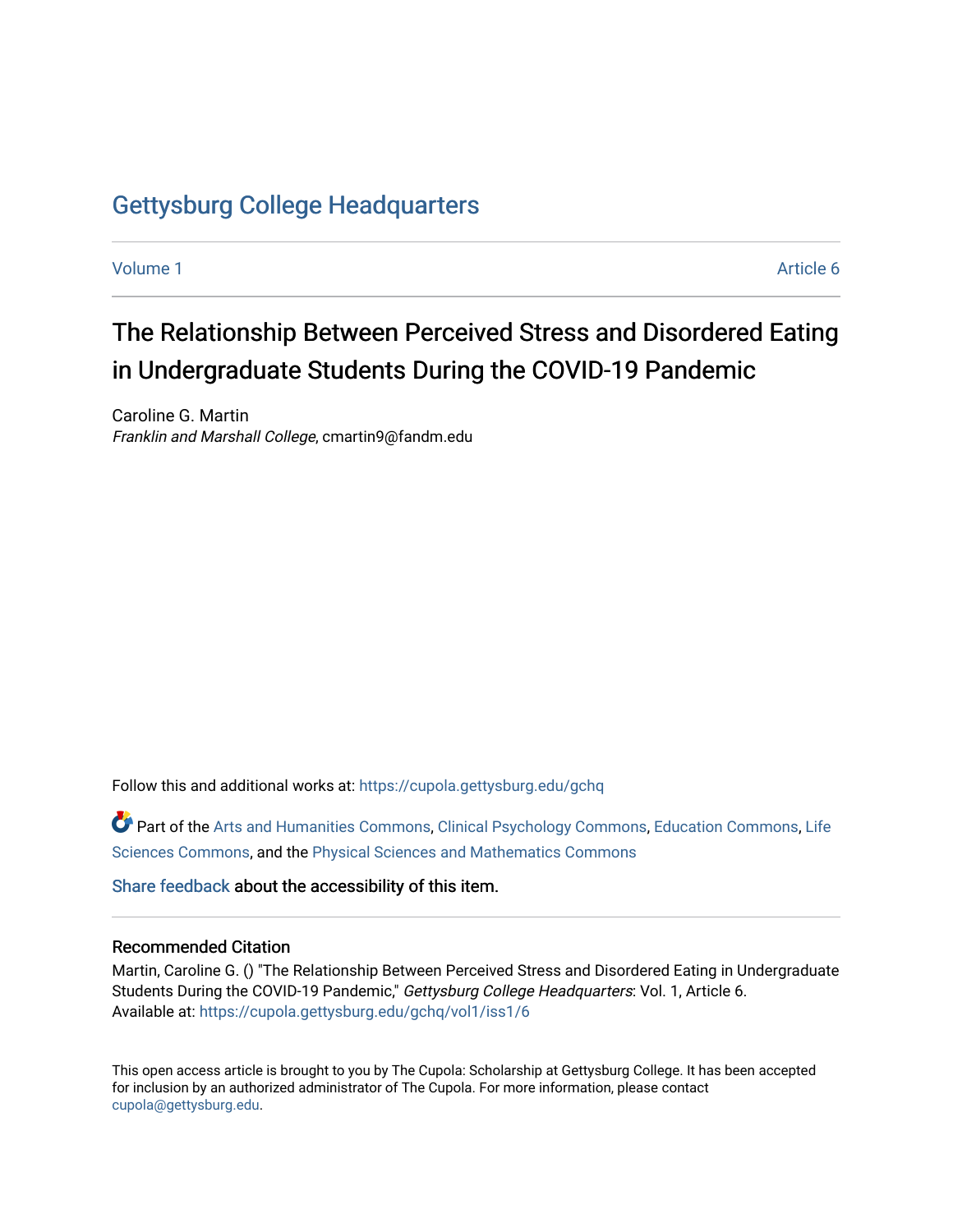# The Relationship Between Perceived Stress and Disordered Eating in Undergraduate Students During the COVID-19 Pandemic

# **Abstract**

The COVID-19 pandemic has affected and imposed challenges on nearly everyone, including college students. Despite their already stressful situations, previous research has demonstrated increased stress levels among college students during the COVID-19 pandemic. Additionally, research has also shown an increase in disordered eating for college students during the pandemic. However, few studies have investigated the relationship between both perceived stress and disordered eating during the COVID-19 pandemic. Therefore, the present study used a correlational design to investigate a potential association between perceived stress and disordered eating among undergraduate college students during the COVID-19 pandemic. By administering the EAT-26, the CSSEC, the PSS-10, and the PSS-10-C to 58 liberal arts students, the findings supported my hypothesis, indicating a significant relationship between disordered eating and perceived stress levels among college students during the COVID-19 pandemic. The results provide insight into some of the challenges that college students face. They can also serve as a platform for school administrators and faculty to recognize how stress impacts eating habits, furthering the importance that campus counseling centers should be able to handle student needs specific to eating issues, such as providing nutritional counseling. Additionally, this study offers suggestions for furthering our knowledge of COVID-19's impacts on college students.

# Keywords

college students, COVID-19, disordered eating, perceived stress, correlational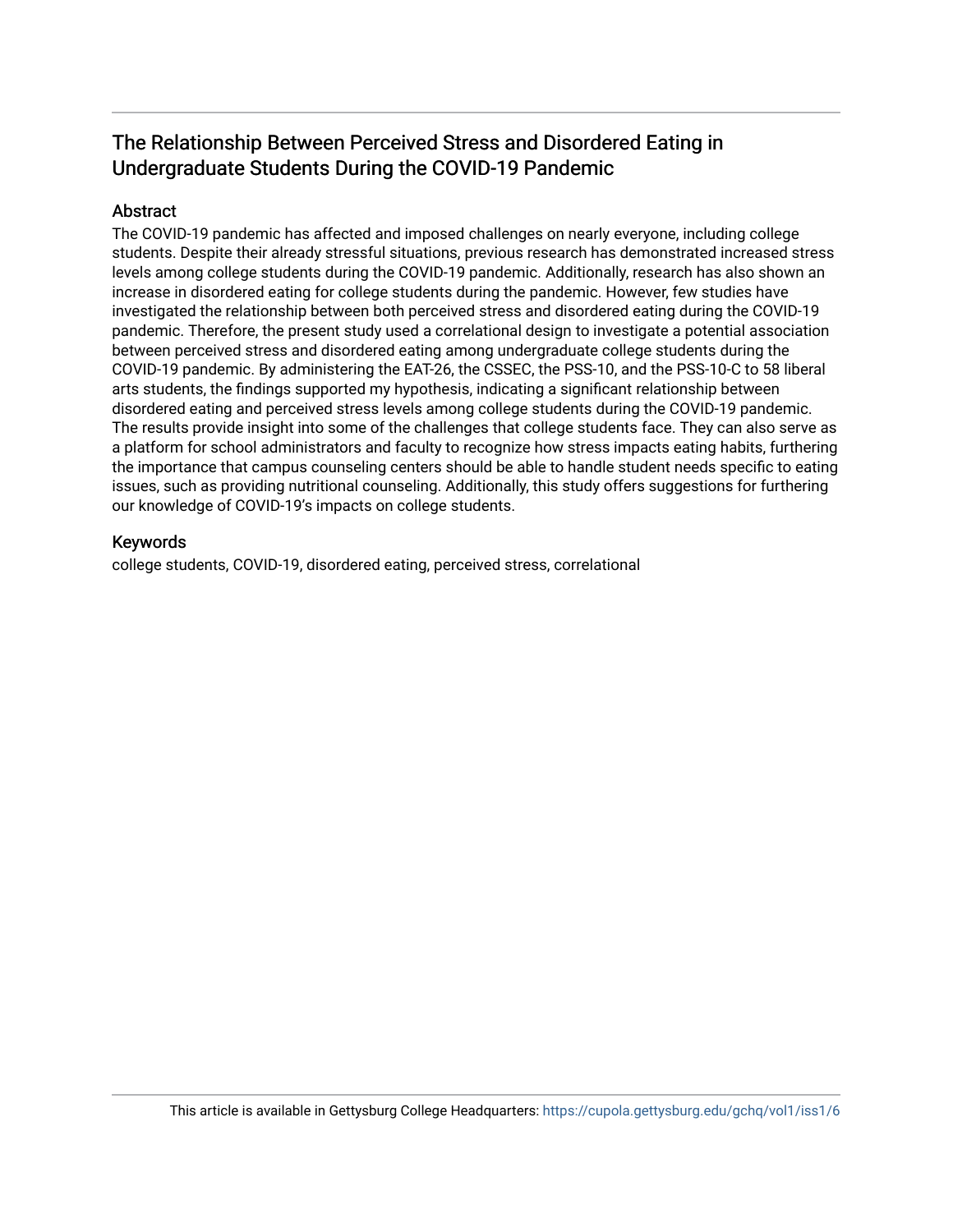# **The Relationship Between Perceived Stress and Disordered Eating in Undergraduate Students During the COVID-19 Pandemic -** *Caroline G. Martin*, *Franklin & Marshall College*

#### **Disordered Eating**

Surveys estimate that 75% of American women engage in disordered eating behaviors (Science Daily, 2008). These abnormal eating behaviors include food restriction, binge eating, eating to fulfill emotional needs, and compensatory behaviors, such as spitting, purging, and exercise abuse (Ozier  $\&$  Henry, 2011). Numerous health-related consequences, such as poor self-rated health, psychological distress, and higher BMI's, are associated with disordered eating (Kärkkäinen et al., 2018). Additionally, previous research conducted by Gan et al. (2011) suggested a relationship between disordered eating, stress, depression, and anxiety, demonstrating negative mental health associations as well.

Disordered eating is also a significant issue that many college students face. A longitudinal study conducted over thirteen years found an 18% increase in disordered eating and a 12% increase in eating disorder diagnoses among college students (White et al., 2011). Additionally, Striegel-Moore et al. (1989) determined that 25% of college students began dieting, and 15% began binge eating in their first year of college. Furthermore, researchers have discussed various factors related to this increase in disordered eating behaviors, including high perceived stress and negative perceptions about their weight. This increase in the prevalence of disordered eating behaviors is concerning as it could contribute to serious issues, such as eating disorders (Blodgett Salafia et al., 2012).

Although there are various connections, disordered eating behaviors are distinct and different from eating disorders. Disordered eating encompasses a wide variety of abnormal eating behaviors (Ozier & Henry, 2011), whereas eating disorders are severe and clinically diagnosable mental illnesses by the DSM-5 (American Psychiatric Association, 2013). Concerning college students, eating disorders are, unfortunately, significant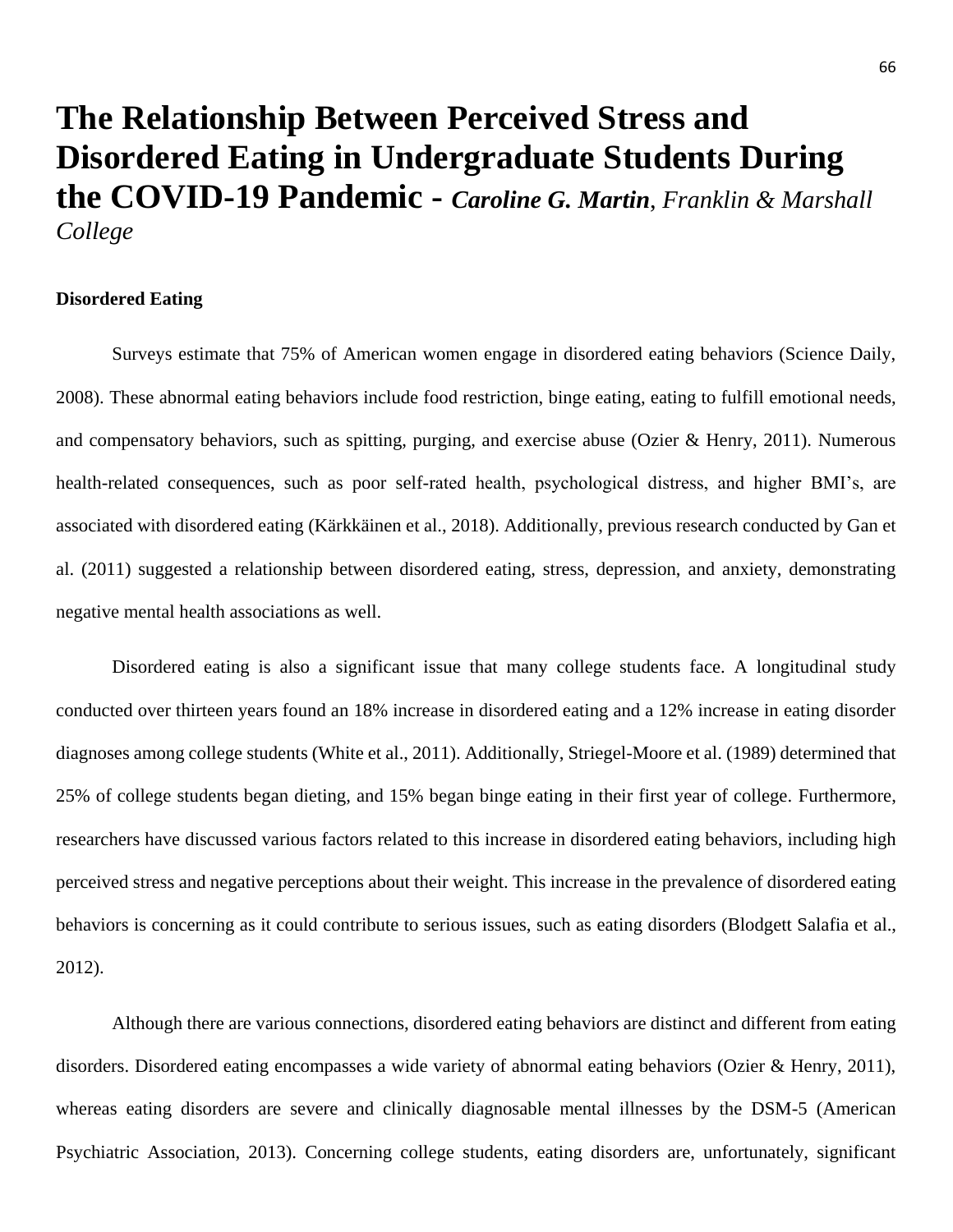issues. Using a random sample of college students, research conducted by Eisenberg et al. (2011) found that approximately 9% to 13% of college women meet the diagnostic criteria for an eating disorder, while 3% to 4% of men also meet the criteria. This is worrisome as Eisenberg et al. (2011) also indicated a low treatment-seeking rate among college students, signifying that college students typically only receive treatment when they are in crisis.

Today, college students face another challenge- studying during the Coronavirus (COVID-19) pandemic. Although COVID-19 is ongoing, one pilot study suggested that the pandemic has increased disordered eating behaviors by 38% (Fernández-Aranda et al., 2020). Researchers have proposed three potential pathways in which the COVID-19 pandemic may increase disordered eating, including disruptions to daily activities, media use, and emotional distress (Rodgers et al., 2020).

Specific to college students, studies have also shown an increase in disordered eating during the COVID-19 pandemic (Keel et al., 2020; Flaudias et al., 2020). One study examined perceived weight versus actual weight gain as a result of the COVID-19 quarantine and found that perceived weight gain was higher than actual weight gain for over a quarter of college students (Keel et al., 2020). Therefore, the pandemic appears to have affected students' perceptions of their weight, which may eventually contribute to disordered eating behavior. Additionally, another study took notice of the increased use of social media during lockdown periods and determined that increased exposure to media containing COVID-19 information was significantly associated with the desire to binge eat (Flaudias et al., 2020). Thus, COVID-19 has various implications for disordered eating.

#### **Stress**

Stress is a universal mental state that everyone endures, and while some amount of stress is necessary and promotes improved brain performance (Kirby et al., 2013), chronic stress has numerous negative effects on one's health and body, including reproductive issues, cardiovascular problems, and a weakened immune system, among others (American Psychological Association, 2018). However, stress also has mental health implications, in which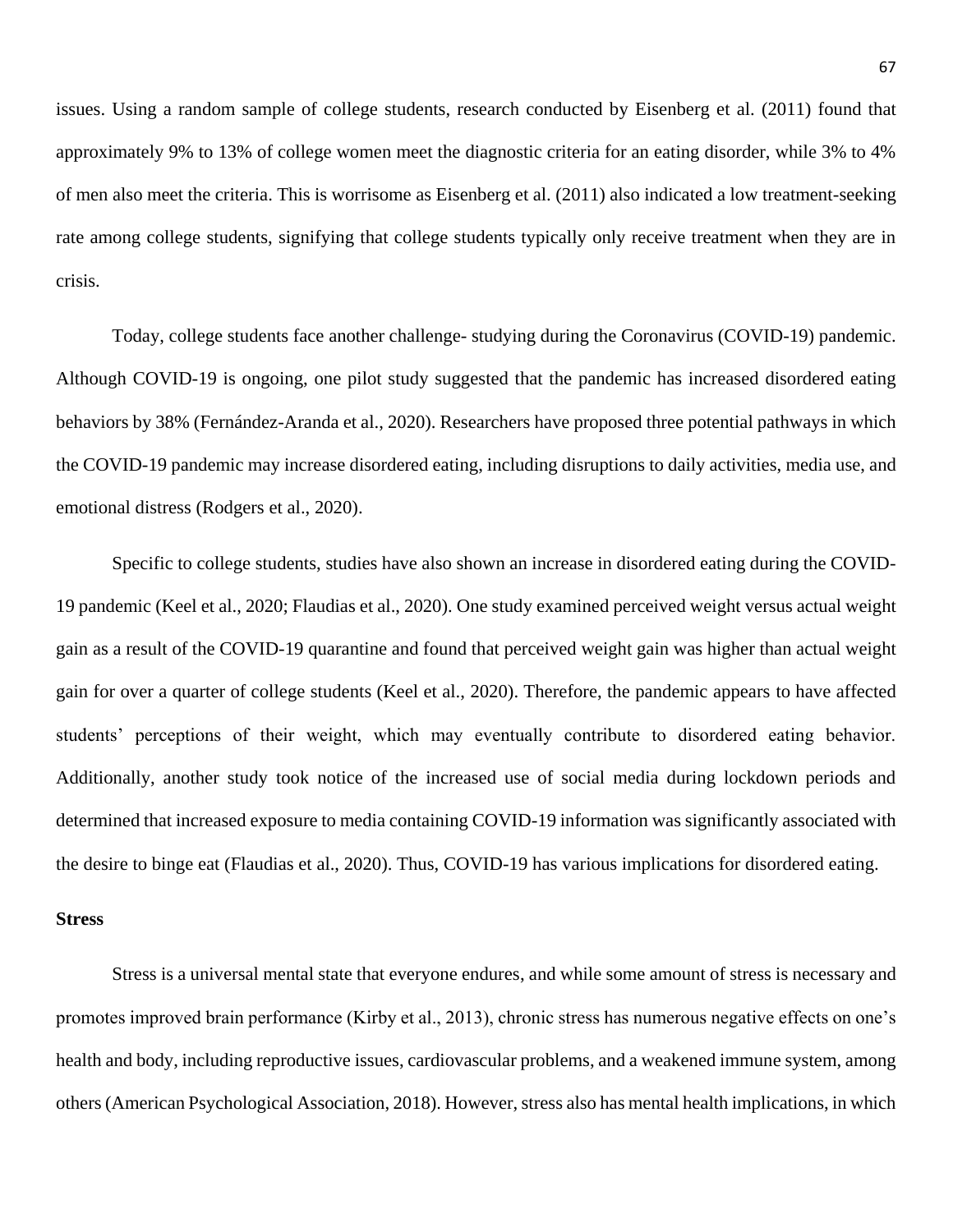research has demonstrated correlations between stress, depression, and anxiety (Gan et al., 2011; Husky et al., 2020).

For college students, stress is unavoidable. College students' stressors typically fall into five different dimensions: personal inadequacy, fear of failure, interpersonal difficulties, teacher-pupil relationships, and inadequate study facilities (Reddy et al., 2018). Among current and recent college students, researchers indicated that the most significant source of stress came from their studies (Ramachandiran & Dhanapal, 2018). Furthermore, academic stress is often correlated with maladaptive coping behaviors such as alcohol use (Metzger et al., 2017) and binge eating (Martyn-Nemeth et al., 2009). This is concerning as it demonstrates the need for resources to promote healthy coping strategies for college students.

Each year, the American Psychological Association (APA) conducts the Stress in America Survey. Given the recent context, it is no surprise that the APA's 2021 edition focused solely on the COVID-19 pandemic. Findings from the APA's survey noted that 75% of adults reported a high stress level (a score between eight and 10 on a 10-item Likert scale where 10 represented "a great deal of stress") when asked about the COVID-19 pandemic (2021). In addition, Shah et al. (2021) suggested that the longer a person remained in quarantine, the more stress the person experienced. Considering that COVID-19 has claimed over 500,000 lives in the United States (Centers for Disease Control and Prevention, 2021), it is no surprise that the pandemic is a substantial stressor for many. These increased stress levels are not unique to Americans, as regardless of location, stress and anxiety related to COVID-19 across the globe are profoundly prevalent (Shah et al., 2021).

Unfortunately, college students, who already have high levels of stress, are accumulating even more during this pandemic (Charles et al., 2021). Toward the beginning of COVID-19, some students relocated to quarantine with family members, friends, or significant others, and researchers found that college students who relocated to quarantine with their parents had lower levels of stress compared to those who did not relocate (Husky et al., 2020). Furthermore, as classes moved online to prevent COVID-19 transmission, a study conducted by Moawad (2020) determined that online learning is associated with significant stress levels, with the strongest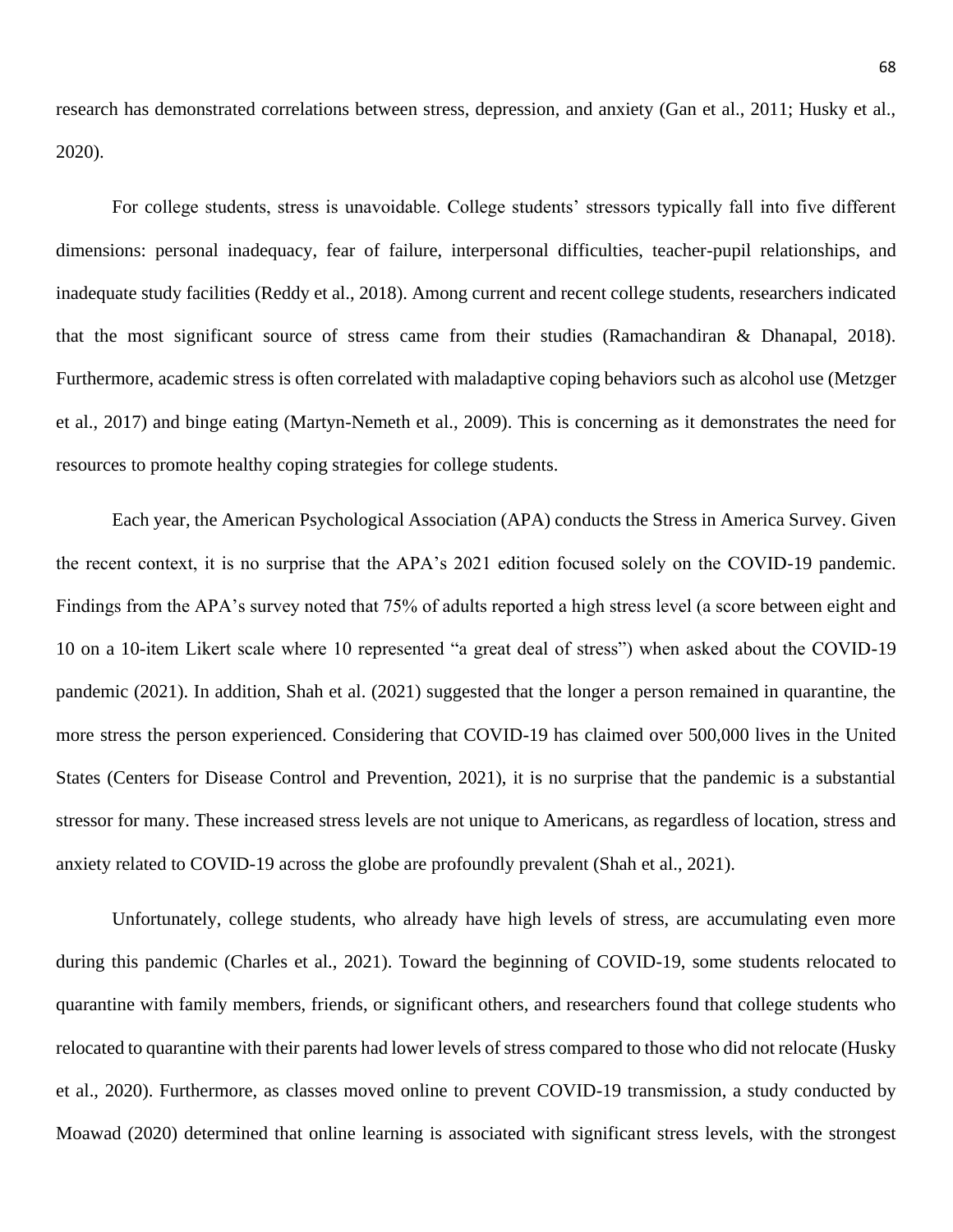stressor being the uncertainty of completing final exams and projects entirely online. Similarly, one study suggested that college students' perceived stress levels are approximately 3% higher now than they were prior to the pandemic's onset (Charles et al., 2021).

#### **Disordered Eating and Stress**

Ultimately, multiple studies have demonstrated a unique relationship between stress and disordered eating (Blodgett Salafia & Lerner, 2012; Gan et al., 2011; King et al., 2009). For example, previous research found that females have higher reported rates of stress and disordered eating behaviors compared to males, even among middle school children (Blodgett Salafia & Lerner, 2012). This association between disordered eating and stress, specifically job-related stress, was also found in nurses (King et al., 2009).

College students endure various sources of stress, and research has indicated that students with high levels of stress presented more unhealthy dietary behaviors, including undereating and overeating, compared to students with lower stress levels (Oliver & Wardle, 1999; Choi, 2020). Additionally, Gan et al. (2011) found a significant moderate correlation between disordered eating and stress regardless of sex. Breaking it down by sources of stress, one study suggested that when students had higher academic stress, they also reported significantly higher levels of disordered eating (Costarelli & Patsai, 2012). Therefore, even prior to the COVID-19 pandemic, various associations between stress and disordered eating were found in college students. Nevertheless, one study did examine college students amidst COVID-19 and determined that higher stress levels during quarantine periods were related to an increased risk of disordered eating behaviors (Flaudias et al., 2020).

#### **Current Research**

As mentioned above, previous studies have found a relationship between increased stress levels and COVID-19 among undergraduate students (Park et al., 2020; Shah et al., 2021). Additionally, recent research has also demonstrated increased disordered eating behaviors during COVID-19 (Keel et al., 2020; Flaudias et al., 2020). As the pandemic continues, it is imperative to understand how COVID-19 is affecting different aspects of students' lives. In a non-pandemic context, previous research has suggested a link between stress and disordered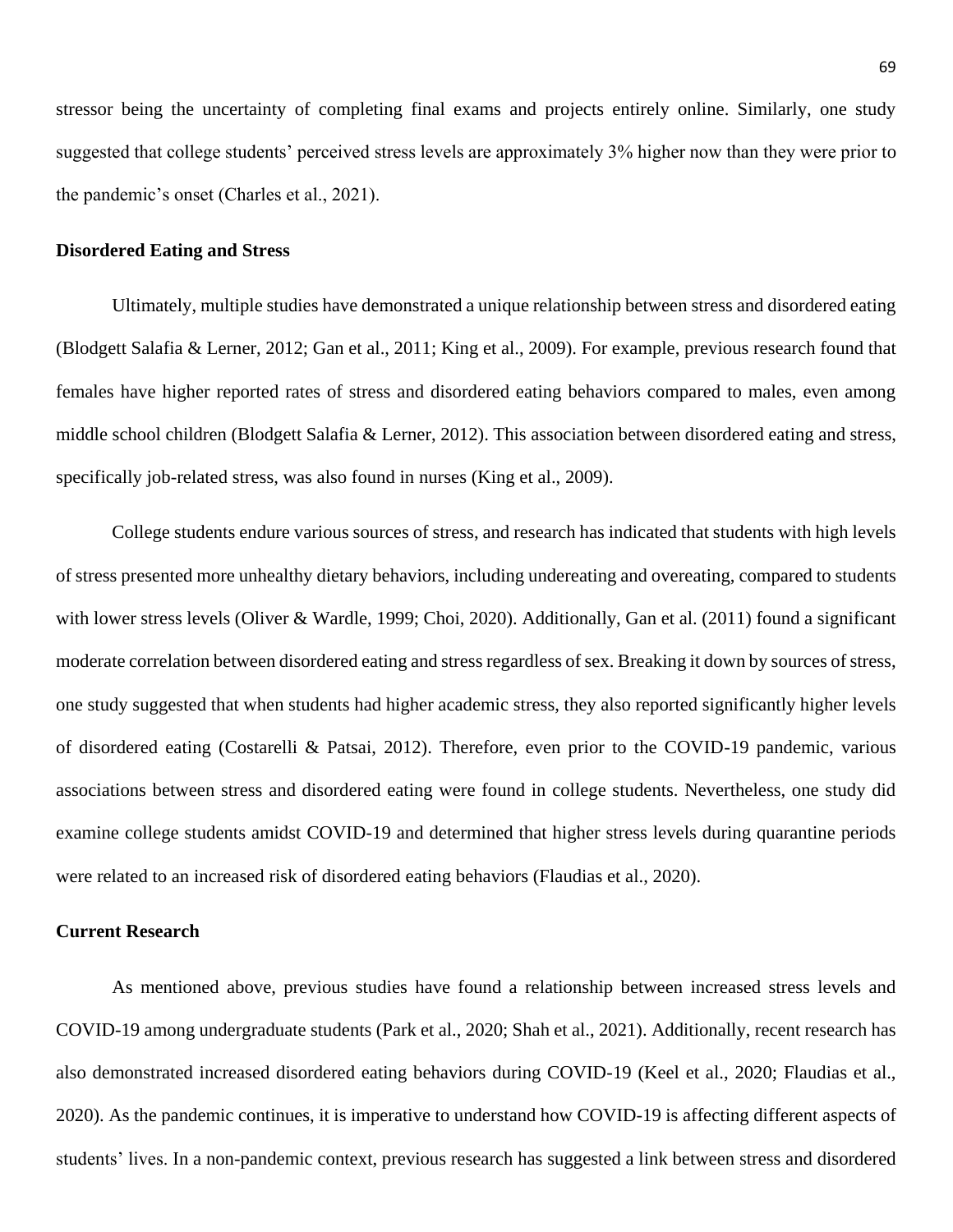eating in college students (Oliver & Wardle, 1999; Costarelli & Patsai, 2012). By contrast, there are few studies that have focused on the relationship between stress and disordered eating during the pandemic, and only two have examined college students (Flaudias et al., 2020; Ramalho et al., 2021). Still, Flaudias et al.'s (2020) research focused solely on quarantine periods, while Ramalho et al. (2021) investigated psychological distress, which, in addition to stress, also included depressive symptomatology and anxiety. Consequently, the purpose of this study was to further investigate the relationship between perceived stress and disordered eating among college students during the current COVID-19 pandemic.

This study contributed to the COVID-19 pandemic-related literature as it examined a link that has yet to be thoroughly studied. Additionally, it provided multiple real-world applications. For example, the results could be used to create resources for college students, including those studying remotely, to help manage their stress. Moreover, this study could convey the physical and mental health struggles college students are currently facing in the COVID-19 pandemic to professors and college administrators. If administrators, faculty, and staff are aware of the mental health issues that some students endure, then campus counseling centers might be better equipped with the resources needed to cater to every student.

Overall, the purpose of this study was to investigate disordered eating and stress among college students amidst the COVID-19 pandemic. College students in introductory psychology courses were asked to provide demographics and respond to various questionnaires that assessed disordered eating, perceived stress, and perceived stress in the COVID-19 pandemic. Given that previous research has found associations between stress and disordered eating in a non-pandemic environment (Blodgett Salafia & Lerner, 2012; Gan et al., 2011; King et al., 2009), it was hypothesized that in the context of the COVID-19 pandemic, a strong significant relationship between disordered eating and stress levels of college students would occur.

#### **Method**

# **Participants**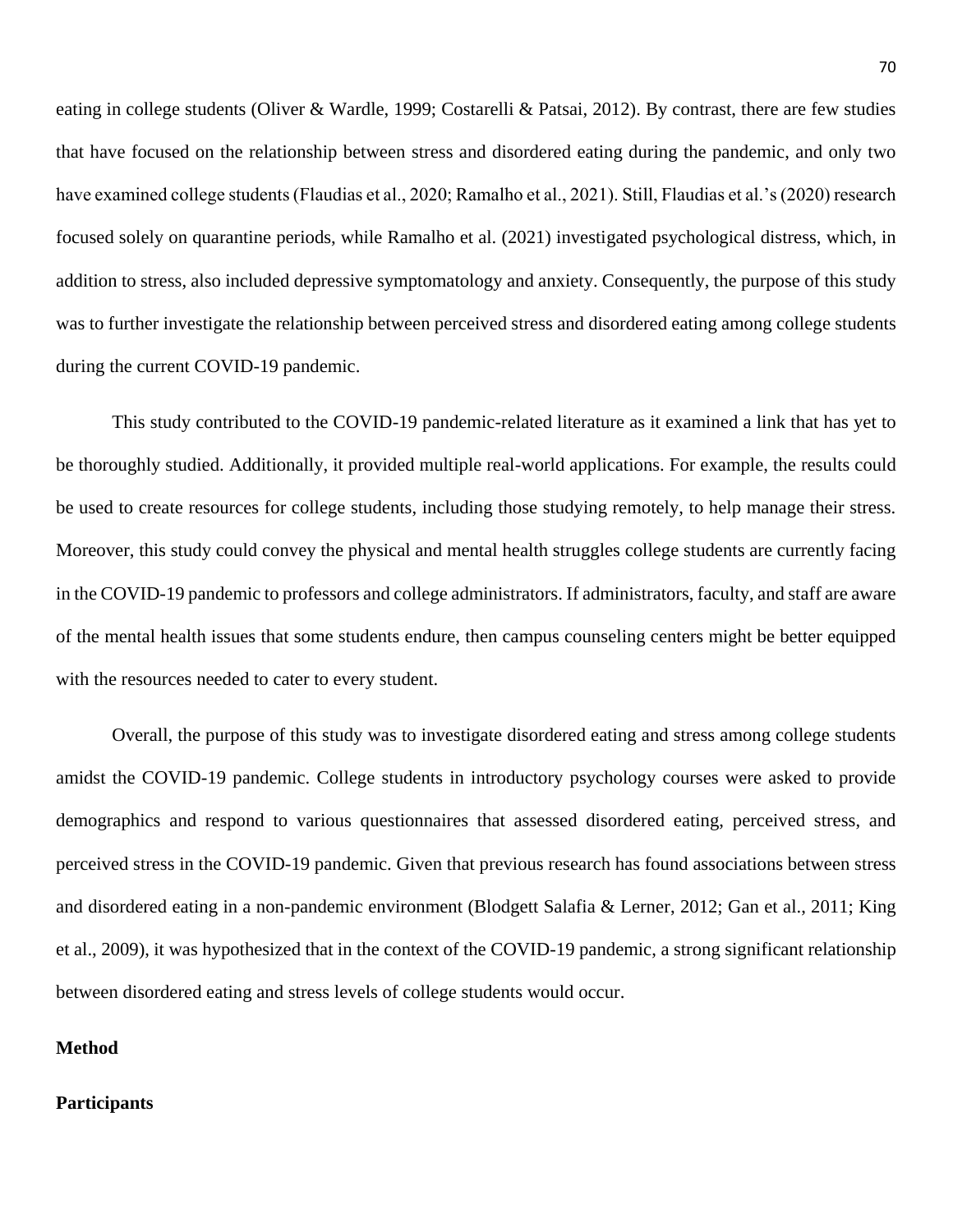Participants included 58 students at a small, private liberal arts college who earned 0.5 course credit for participating. Participants were recruited through the college's participant pool management system and were enrolled in introductory psychology courses. Of the 58 students, 38% identified as male, and 62% identified as female. The majority of participants identified as White or Caucasian (60%); however, 16% identified as Asian or Pacific Islander, 10% as Black or African American, 3% as Multiracial or Biracial, 9% as Hispanic or Latino, and 2% as Indian. Additionally, most participants were from the class of 2023 (45%), whereas 41% were from the class of 2024, 9% from the class of 2022, and 5% from the class of 2021.

#### **Design & Procedure**

This study used a correlational design. All participants completed the study online. Once participants consented to participate, they completed questionnaires assessing disordered eating behaviors (see Appendix A), college students' stressful events (see Appendix B), perceived stress (see Appendix C), and perceived stress associated with the COVID-19 pandemic (see Appendix D). Items assessing college students' stressful events and disordered eating were randomized. Participants were then asked demographic questions, which included gender, class year, race/ethnicity, whether they were currently on-campus/remote, if they were physically active, and whether they were on a college sports team (see Appendix E). Lastly, participants read the debriefing statement. Once completed, they were given 0.5 credit for their participation.

#### **Materials & Measures**

#### *Disordered Eating*

The Eating Attitudes Test (EAT-26) was used to measure disordered eating (Garner et al., 1982). The 26 item EAT-26 measured disordered eating and consisted of three subscales- the dieting subscale, bulimia and food preoccupation subscale, and oral control subscale. All three subscales were included in this study. The dieting subscale asked questions such as "I am aware of the calorie content of foods that I eat," while the bulimia and food preoccupation subscale asked questions similar to "I have gone on eating binges where I feel that I may not be able to stop." Finally, questions such as "I avoid eating when I am hungry" were asked in the oral control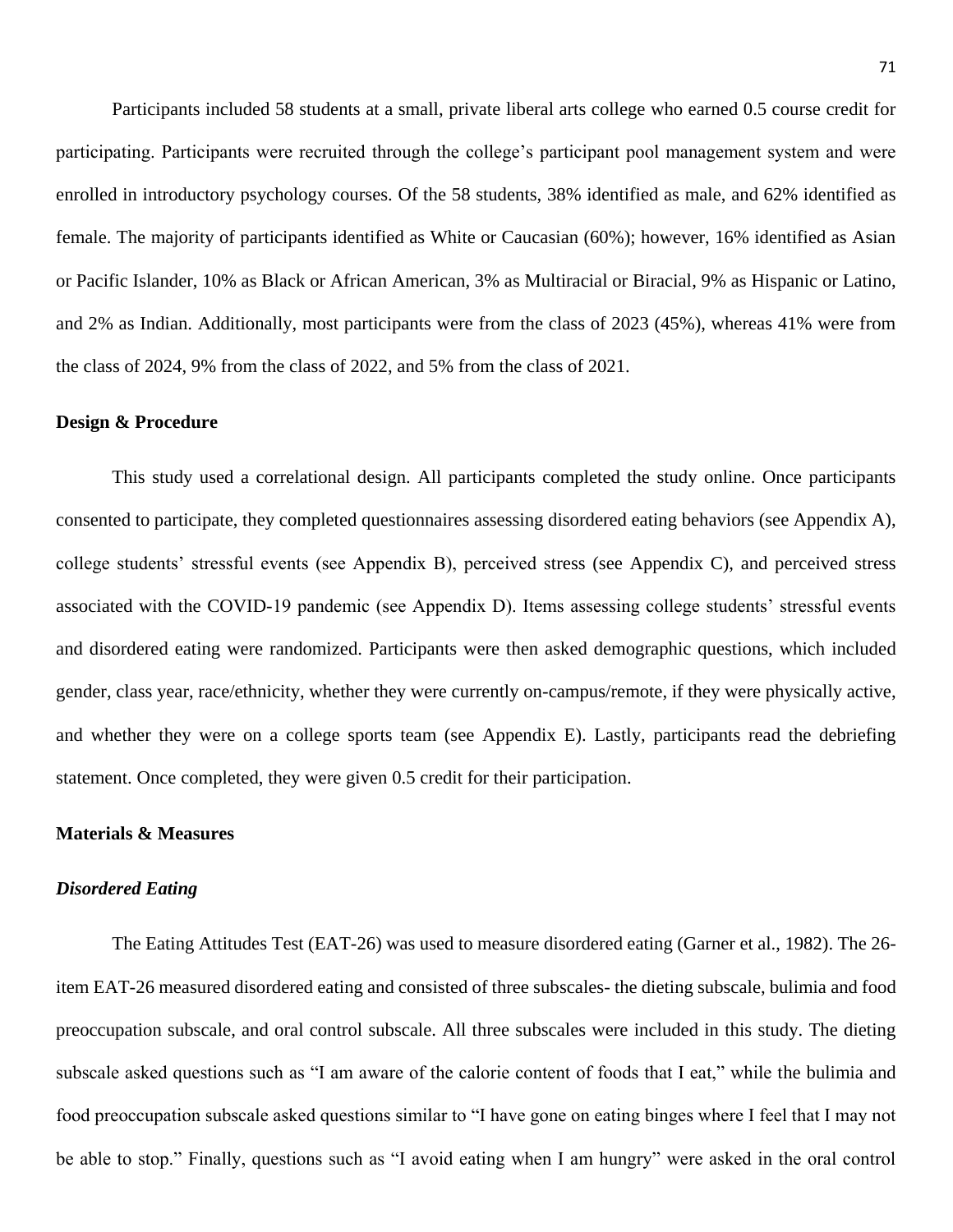subscale. Participants responded to each question by selecting one of the following: always, usually, often, sometimes, rarely, and never. A response of "always" received three points, "usually" received two points, "often" received one point, and "sometimes," "rarely," and "never" received zero points. Item 26, "I enjoy trying new food," was reversed scored. Total scores were obtained by adding all the points together. Higher scores indicated higher levels of disordered eating. Individuals whose scores were equal to or greater than 20 suggested testing for a potential eating disorder diagnosis, as they demonstrated an increased risk of having a serious eating disorder. The EAT-26's five behavioral questions were also incorporated along with the 26 items. These questions assessed behaviors within the past six months and asked if the participant had "Gone on eating binges where you feel that you may not be able to stop?", "Ever made yourself sick (vomited) to control your weight or shape?", "Ever used laxatives, diet pills, or diuretics (water pills) to control your weight or shape?", "Exercised more than 60 minutes to lose or to control your weight?", and "Lost 20 pounds or more in the past 6 months?" Responses included "never," "once a month or less," "2-3 times a month," "once a week," "2-6 times a week," and "once a day or more." Finally, participants either marked "yes" or "no" for the last question ("Lost 20 pounds or more in the past 6 months?"). Responses to the five behavioral questions were not given scores; however, anything above "2-3 times a month" for "Gone on eating binges where you feel that you may not be able to stop?", "once a month or less" for both "Ever made yourself sick (vomited) to control your weight or shape?" and "Ever used laxatives, diet pills, or diuretics (water pills) to control your weight or shape?", and "once a day or more" for "exercised more than 60 minutes a day to lose or control your weight?" indicated disordered eating that may warrant a professional evaluation. A response of "yes" for the last question ("Lost 20 pounds or more in the past 6 months") also indicated that an evaluation might be needed. The five behavioral questions were included to further examine participants' disordered eating. The EAT-26 has demonstrated construct validity and internal consistency with a Cronbach's alpha of above .90 (Rivas et al., 2010).

The EAT-26 has been used in numerous studies assessing disordered eating. For example, Jackson et al. (2006) used the EAT-26 in a study of trans-cultural comparison of disordered eating in Korean women. The study demonstrated the importance of cultural factors in the development of eating disorders, as Korean-American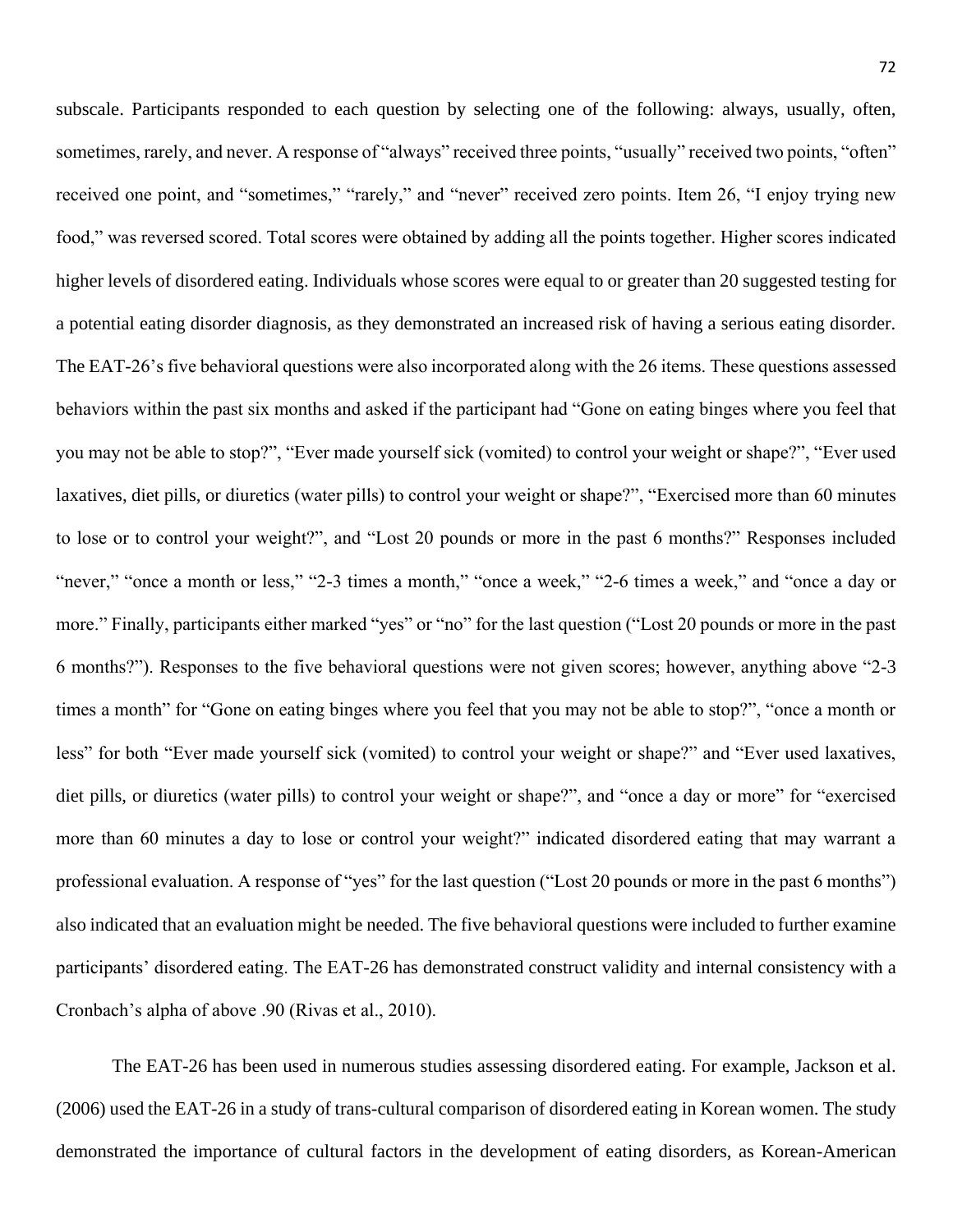women scored lower on the EAT-26 than native Koreans and Korean immigrants. Additionally, research has found an association between exercise and negative affect among college women with high EAT-26 scores (Thome & Espelage, 2004).

### *Stressful Events in College Students*

The College Student's Stressful Event Checklist (CSSEC) is designed to measure the number of stressful events experienced by college students within the past year (Educational Outreach and Student Services of Arizona State University, n.d.). It was adapted from Holmes and Rahe's Social Readjustment Rating Scale (SRRS; 1967). Participants were asked to indicate which of the 32 potential stressor events they had experienced or expected to experience soon. Examples of stressful events included "Problems with a girlfriend or boyfriend," "Increased workload at school," and "Difficulty with roommate(s)." Values were assigned to each event, with the largest value being 100 ("Death of a close family member") and the smallest event value of 20 ("Minor traffic violations"). A total score was obtained by adding all values together. Severe stress corresponded with scores above 300, 150 to 300 indicated moderate stress, and scores under 150 signified mild stress. Thus, a higher score suggested higher stressful events experienced. Although information concerning reliability and validity was not available for the CSSEC, the SRRS has demonstrated reliability with a Cronbach's alpha of .72 (Lei & Skinner, 1980). The SRRS has also exhibited predictive validity (McGrath & Burkhart, 1983).

The CSSEC has been used in other studies to measure stressful events in college students. In one study, a high CSSEC score was correlated with decreased hours of sleep (Massabni, 2019). Therefore, higher stress levels were associated with lower amounts of sleep. Additionally, Krysinska et al. (2015) used the CSSEC and determined that stress was a significant predictor of suicide.

### *Perceived Stress*

Perceived stress was measured using the 10-item Perceived Stress Scale (PSS-10; Cohen & Williamson, 1988). Example questions included "In the last month, how often have you found that you could not cope with all the things that you had to do?" and "In the last month, have you felt that you were unable to control the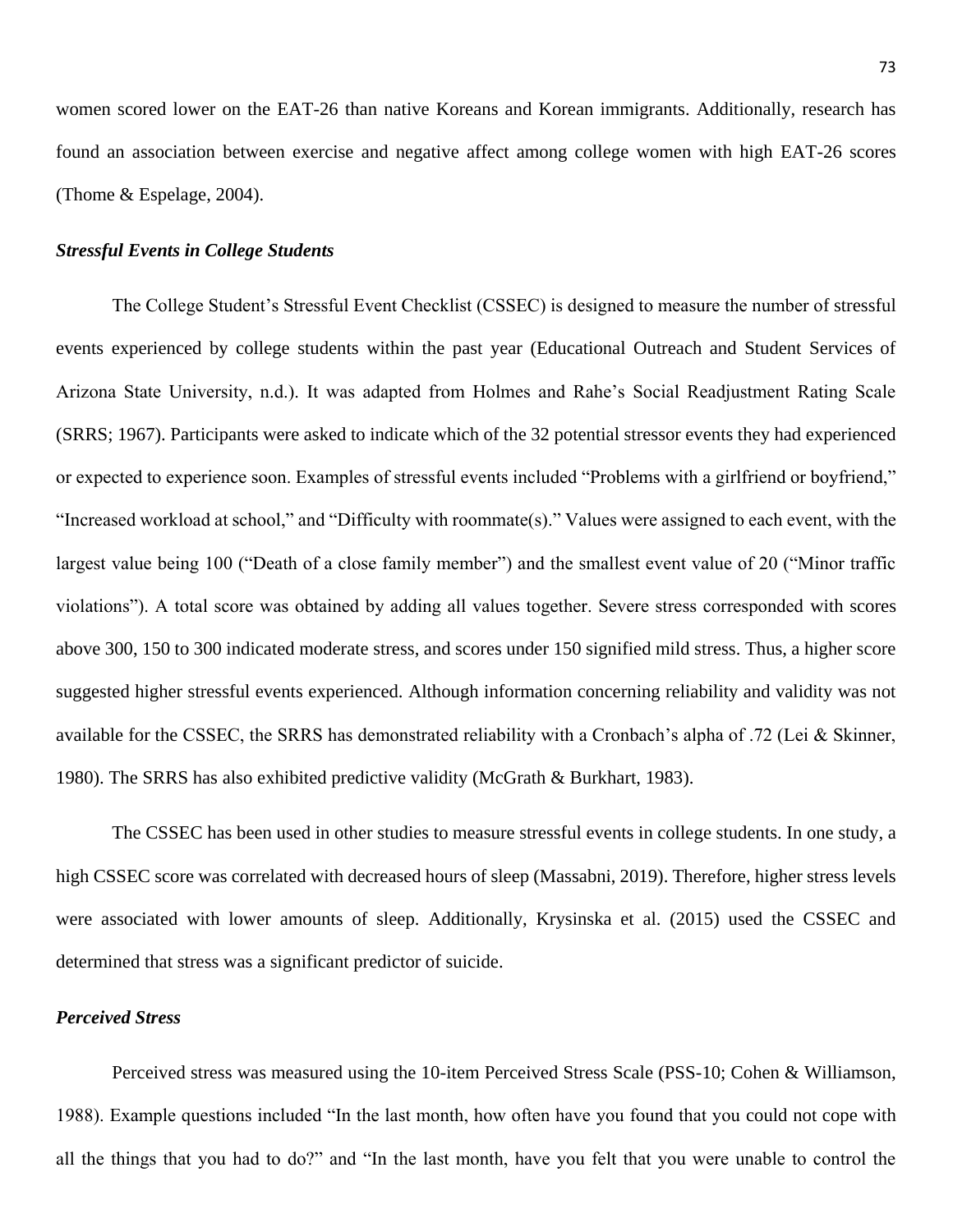important things in your life?" Responses were on a four-point Likert scale with "never" equaling zero points and "very often" equaling four points. Items four, five, seven, and eight were reverse scored. A total score was obtained by summing up the scores. Therefore, a higher score suggested a higher level of perceived stress. Balik et al. (2019) found that the PSS-10 has good internal consistency reliability with a Cronbach's alpha of .82, as well as factorial and convergent validity.

Numerous studies have used the PSS-10 to assess perceived stress. McAlonan et al. (2007) found that during the 2003 SARS outbreak, health care workers who had a higher risk of contracting SARS had a higher level of stress, as measured by the PSS-10. Additionally, another study used the PSS-10 to measure stress and demonstrated that during the current COVID-19 pandemic, lockdown periods were more stressful for younger adults, women, unemployed individuals, and those with low incomes (Pieh et al., 2020).

#### *Perceived Stress During COVID-19*

Pedrozo-Pupo et al. (2020) modified the PSS-10 to measure perceived stress associated with the COVID-19 pandemic. The PSS-10-C included 10 items, for example, "I have been nervous or stressed by the epidemic" and "I have been upset that things related to the epidemic are out of my control." Responses were on a five-point scale with "never" receiving zero points and "very often" receiving four points, with items four, five, seven, and eight being scored reversely. A total score was obtained by summing up the scores, with higher scores indicating higher levels of perceived stress related to COVID-19. A score of 25 or above was labeled as high in perceived stress associated with COVID-19. As determined by Pedrozo-Pupo et al., the PSS-10-C demonstrated internal consistency with a Cronbach's alpha of .86. Although information on the validity of the PSS-10-C was not available, the PSS-10 showed factorial and convergent validity (Balik et al., 2019).

As a recently adapted measure, the PSS-10-C has yet to be widely used in psychological research. However, Pedrozo-Pupo et al. (2020) found that high levels on the PSS-10-C were associated with perceived inconsistent strategies by the government to mitigate the spread of COVID-19 and scientific recommendations.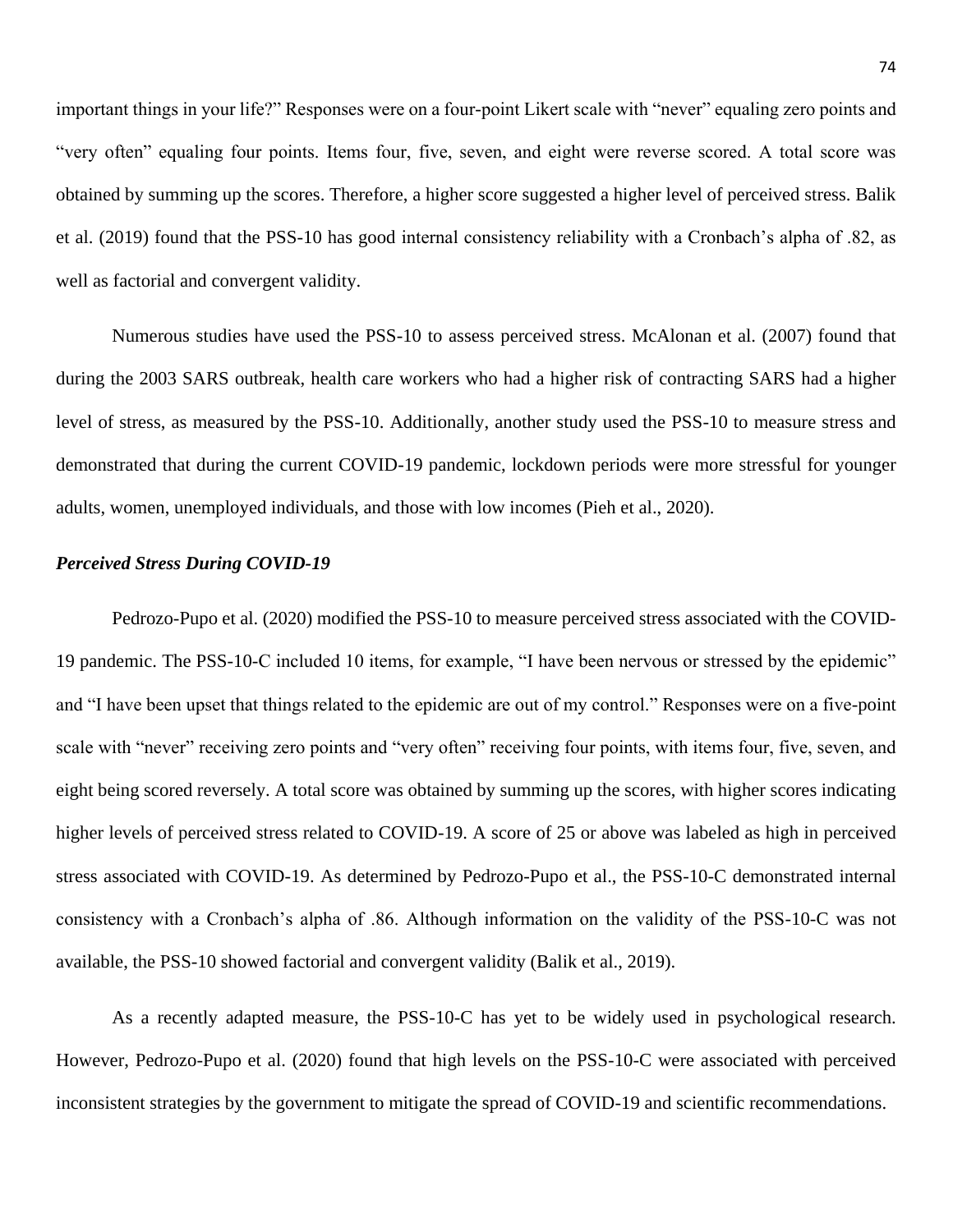#### **Results**

# **Participant Flow**

Data for all 58 participants were included in the analysis.

# **Descriptive Statistics**

Descriptive statistics for the key variables can be found in Table 1.

# **Table 1**

#### *Descriptive Statistics for Key Variables*

| Measure                                                             | $\boldsymbol{M}$ | <i>SD</i> | Actual<br>Range | Possible<br>Range | Cronbach's a   |
|---------------------------------------------------------------------|------------------|-----------|-----------------|-------------------|----------------|
| <b>Perspective Stress Scale</b>                                     | 33.00            | 3.58      | $4 - 37$        | $0 - 40$          | 0.89           |
| Scale-<br><b>Stress</b><br>Perspective<br><b>COVID-19 Materials</b> | 21.62            | 3.16      | $4 - 33$        | $0 - 40$          | 0.83           |
| Student's<br>Stressful<br>College<br><b>Event Checklist</b>         | 273.79           | 148.58    | $0 - 726$       | $0 - 920$         | $\overline{a}$ |
| Eating Attitude Test-26                                             | 11.15            | 20.91     | $0 - 56$        | $0 - 78$          | 0.91           |

# **Inferential Statistics**

A Spearman's correlation analysis was conducted to test the hypothesis that there is a strong, positive relationship between perceived stress and disordered eating in undergraduate students during the COVID-19 pandemic. A Spearman's correlation was used instead of a Pearson's correlation due to assumption violations (normality and outliers). Preliminary analyses indicated a linear relationship between scores on the EAT-26 and the PSS-10-C (see Figure 1). The bivariate correlations for the key variables can be found in Table 2. Additionally, consistent with the hypothesis, there was a statistically significant positive correlation between scores on the EAT-26 and the PSS-10-C,  $r_s(N = 58) = .31$ ,  $p = .017$ . This positive correlation indicates a relationship between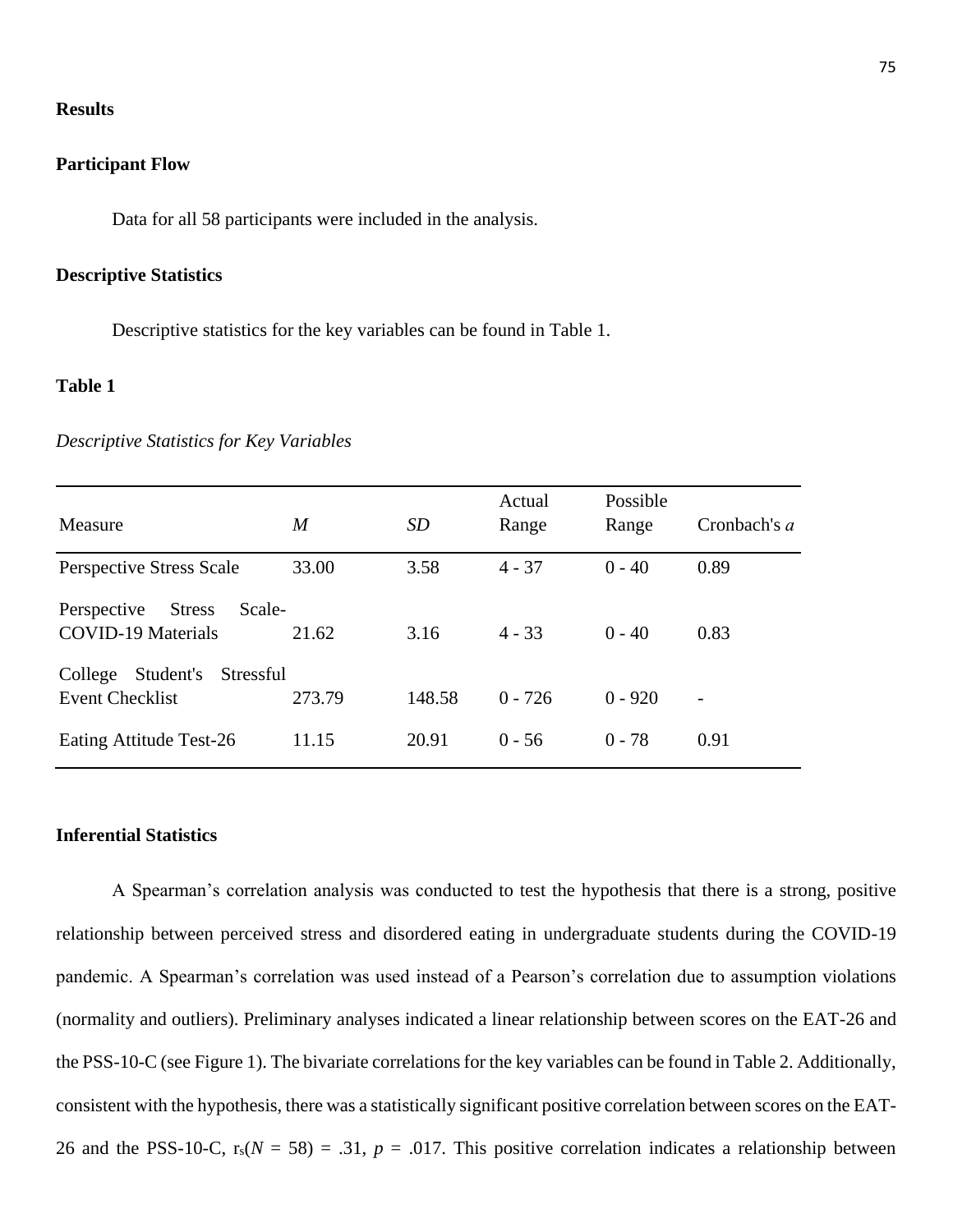perceived stress and disordered eating in undergraduate students in the context of the COVID-19 pandemic, implying that as perceived stress levels increase, disordered eating behaviors also increase, or vice versa.

# **Figure 1**

*Scatter plot of scores on the Eating Attitudes Test (EAT-26) and the Perceived Stress Scale Modified for COVID-19 (PSS-10-C)*



Scores on the Percieved Stress Scale Modified for COVID-19

*Note*. The scatter plot illustrates the linear relationship between scores on the Eating Attitudes Test (EAT-26) and scores on the Perceived Stress Scale Modified for COVID-19 (PSS-10-C).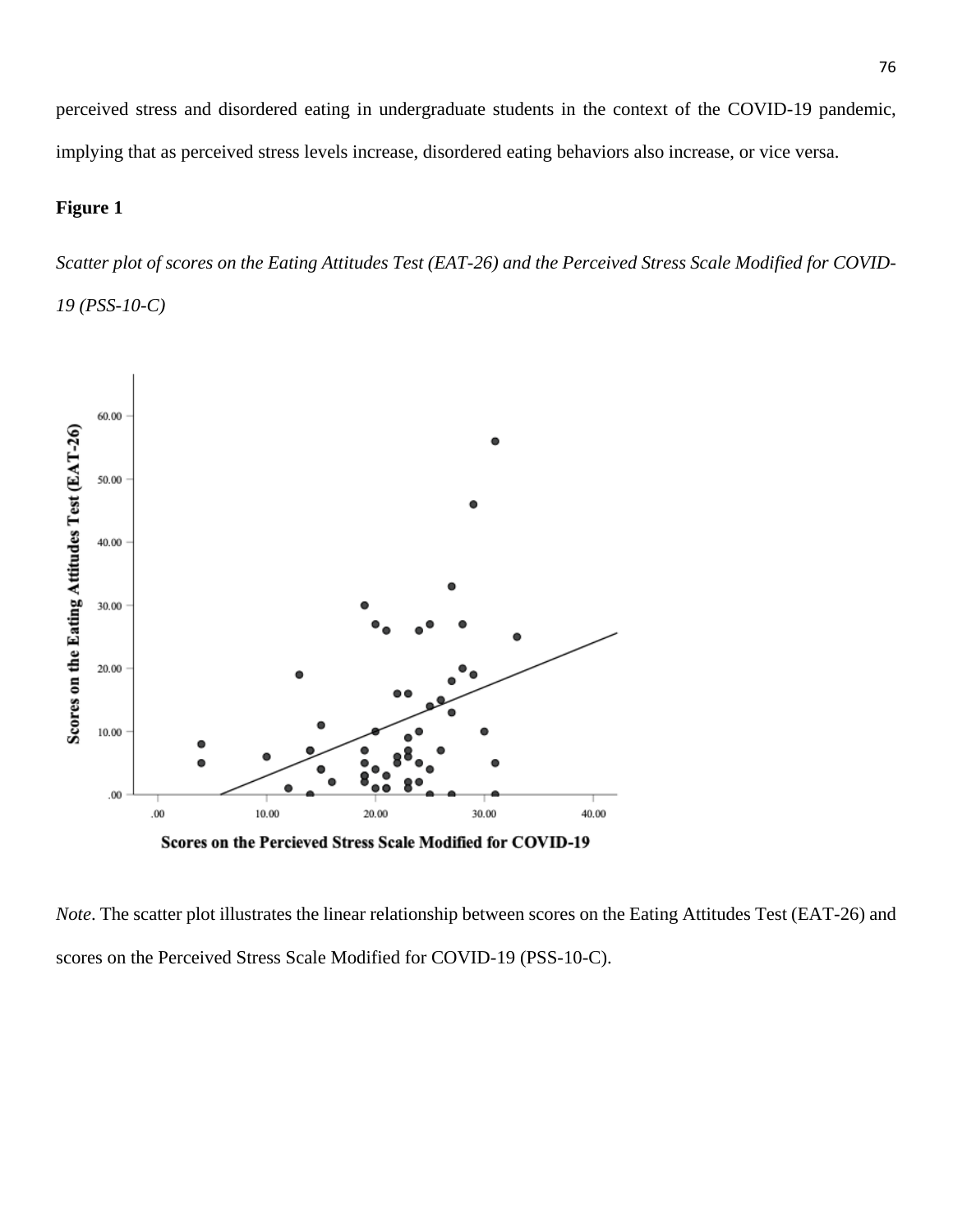#### **Table 2**

*Bivariate Correlations for Key Variables*

| Measure                                      |                          | 2       | 3    | 4                        |
|----------------------------------------------|--------------------------|---------|------|--------------------------|
| <b>Perspective Stress Scale</b>              | $\overline{\phantom{a}}$ |         |      |                          |
| Perspective Stress Scale- COVID-19 Materials | $.546**$                 |         |      |                          |
| College Student's Stressful Event Checklist  | .330                     | $.288*$ |      |                          |
| Eating Attitude Test-26                      | .223                     | $.313*$ | .196 | $\overline{\phantom{a}}$ |

*Note.* \* Correlation is significant at the 0.05 level (2-tailed), \*\* Correlation is significant at the 0.01 level (2tailed)

# **Effect Size**

Although a positive relationship was found between the EAT-26 and PSS-10-C, the correlation coefficient  $(r_s(N = 58) = .31)$  indicates that it is a weak relationship.

# **Discussion**

The present study used a correlational design to investigate a potential relationship between perceived stress and disordered eating among college students during the COVID-19 pandemic. Through administering the EAT-26 (Garner et al., 1982), the CSSEC (Educational Outreach and Student Services of Arizona State University, n.d.), the PSS-10 (Cohen & Williamson, 1988), and the PSS-10-C (Pedrozo-Pupo et al., 2020), the findings indicated a significant relationship between perceived stress and disordered eating among college students amidst the COVID-19 pandemic. While the findings support the hypothesis of a link between perceived stress and disordered eating among college students during the pandemic, it was predicted that a stronger relationship would occur due to the previous research that found this link in a non-pandemic context (Blodgett Salafia & Lerner, 2012; Gan et al., 2011; King et al., 2009) and research suggesting an increase in stress (Park et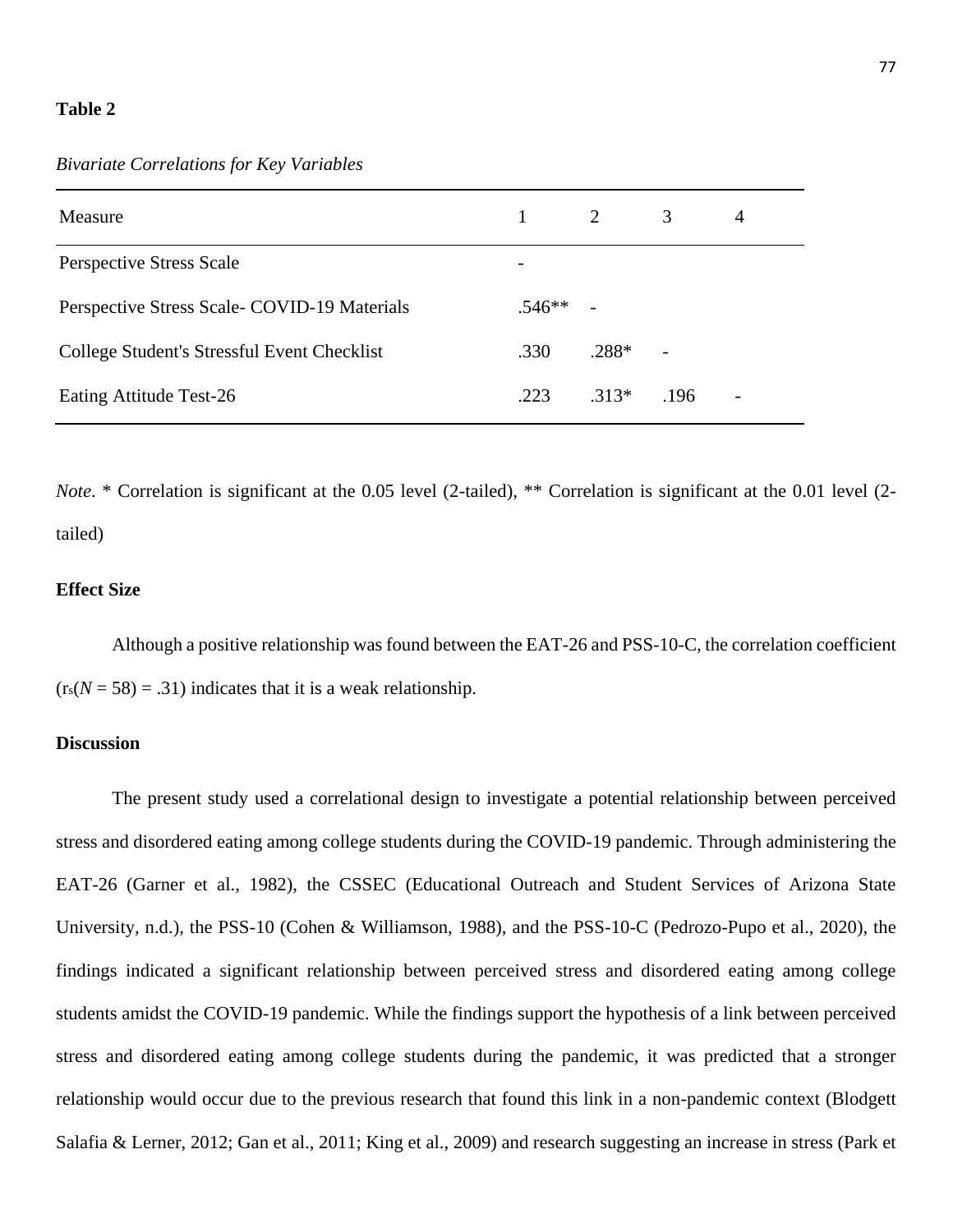al., 2020; Shah et al., 2021) and disordered eating behaviors (Keel et al., 2020; Flaudias et al., 2020) during the pandemic. Ultimately, this study demonstrated an association between reported perceived stress and disordered eating levels among college students during the COVID-19 pandemic.

This study's findings are consistent with previous research that indicated a relationship between stress and disordered eating during COVID-19 among adults (Ramalho et al., 2021). Additionally, the present study's results are compatible with previous research that found links between stress and disordered eating in college students in a non-pandemic context (Oliver & Wardle, 1999; Costarelli & Patsai, 2012). Finally, this study is also consistent with Flaudias et al.'s (2020) research that demonstrated a relationship between stress and disordered among college students in COVID-19 quarantine periods. However, Ball et al.'s (1999) findings that perceived stress was not significantly correlated with disordered eating behaviors are inconsistent with this study's findings.

### **Implications**

Although previous studies have demonstrated connections between both increased stress levels in college students during the COVID-19 pandemic (Park et al., 2020; Shah et al., 2021) and increased disordered eating (Keel et al., 2020; Flaudias et al., 2020), this research is among the first to combine the two constructs, disordered eating and perceived stress, among college students during the pandemic. Additionally, this study broadened the COVID-19 pandemic literature as it examined a link that had yet to be thoroughly studied.

The present study also has several practical implications. For example, since it demonstrated a relationship between disordered eating and perceived stress during the COVID-19 pandemic, it could be used to create resources for college students, including those studying remotely who may feel disconnected from campus. Also, this study may make college administrators and professors aware of how mental health struggles can manifest. We often acknowledge how stress impacts depression, anxiety, or academic performance; however, administrators and faculty may not recognize how stress influences eating habits, as this study suggested. Ideally, if faculty and staff recognized these issues, then services, such as campus counseling centers, may be better equipped to handle student needs specific to eating issues, such as providing nutritional counseling. The necessity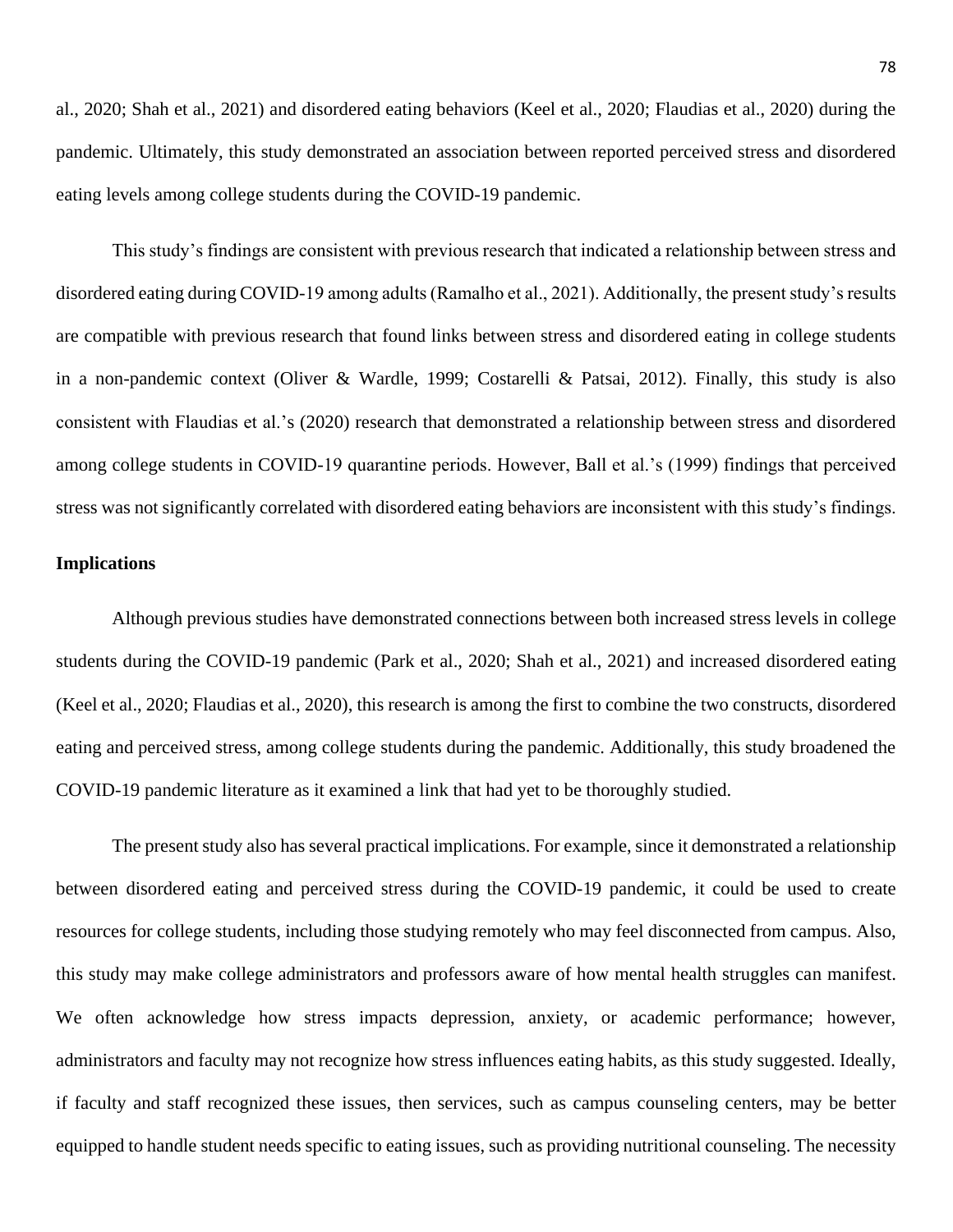for services and support is crucial as disordered eating can lead to eating disorders, which are unfortunately common on college campuses. In fact, one study found that the ratio of female-to-male positive screenings of eating disorders was 3-to-1, with approximately 3.6% of males on college campuses struggling with an eating disorder (Eisenberg et al., 2011). Finally, since previous studies have demonstrated that young people with an eating disorder, including college-aged students, have a higher risk of severe medical issues and death compared to their peers (Fichter & Quadflieg, 2016), this study can hopefully reinforce the notion that campus counseling services need to be able to cater to a wide variety of student needs.

#### **Limitations & Future Directions**

Although this study has many real-world implications, there are some limitations that should be taken into consideration for future research. This study used a correlational design; thus, causation cannot be determined. Therefore, it is possible that an unknown third variable affected the results, emphasizing the importance of future research using an experimental approach. Additionally, the participants, students in introductory psychology courses, were not randomly selected, inhibiting the study's generalizability. Consequently, this is a limitation as this study was not reflective of all college students or even small private liberal arts colleges. The study was also conducted solely online, which can be a limitation as participants may have answered randomly and dishonestly. Previous research by Al-Salom & Miller (2019) found that half of college students failed at least one validity check, whereas 11% failed three or more validity checks when participating in online research. Furthermore, Al-Salom and Miller (2019) also conducted the study in-person and found less validity check fails, with zero participants failing three or more validity checks. As a result, subsequent research should take an in-person experimental approach and use random selection to determine cause and effect and improve generalizability.

Future research should also investigate the differences in the relationship between disordered eating and perceived stress during the COVID-19 pandemic for college students who live residentially on campus and those studying at home, as previous research by Husky et al. (2020) found that college students who relocated to quarantine with their parents had lower levels of stress than those who lived on campus. Therefore, it is plausible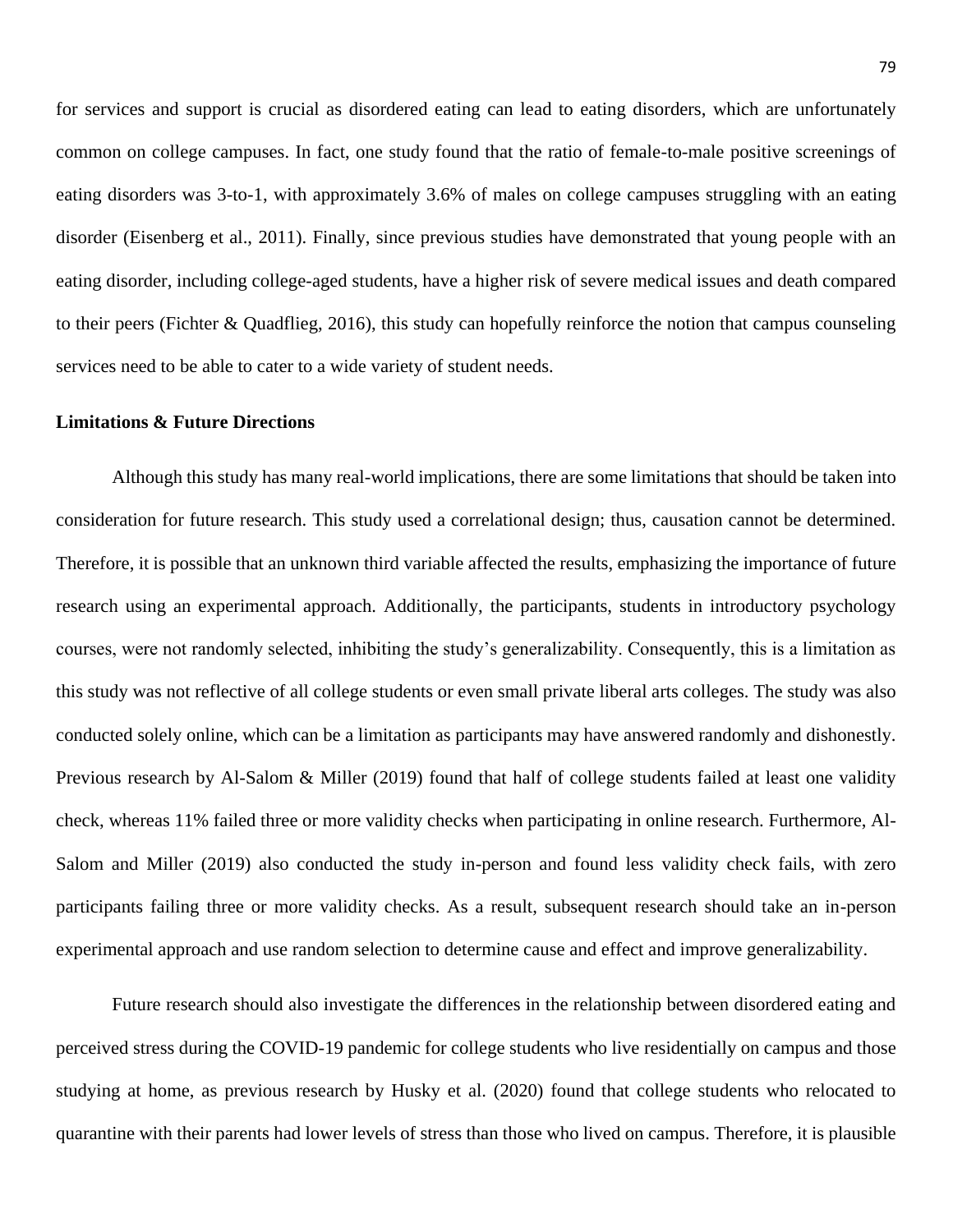that location may affect one's perceived stress or access to well-balanced meals. Future studies should also record family income as a part of the demographic section, as a prior study suggested that those who experienced income loss or financial strain due to the COVID-19 pandemic suffered from more mental health symptoms, including increased stress (Hertz-Palmor et al., 2020). By incorporating this question, researchers may be able to more effectively single out stressors and determine if a particular one has a stronger relationship with disordered eating than others. Additionally, future research should ask if the participant is an international college student. One study found that international students who stayed in their institution country reported increased mental health problems, including anxiety and stress, during the COVID-19 pandemic (Lai et al., 2020). By taking this into consideration for future studies, researchers may be more effective in identifying the types of resources college students need and how to implement them. Finally, future research may also want to assess reported levels of disordered eating and perceived stress among populations other than college students. For example, research by Blodgett Salafia & Lerner (2012) has demonstrated that even among middle school-aged children, there is already a relationship between levels of perceived stress and disordered eating. Therefore, research should examine this link in the context of the COVID-19 pandemic as it may allow educators and professionals to recognize how younger students are also negatively affected by the pandemic and how to best provide resources for students.

#### **Conclusion**

In conclusion, this study used a correlational design and demonstrated a relationship between disordered eating and perceived stress among college students amidst the COVID-19 pandemic. The findings have numerous implications and provide insight into the high prevalence of college students who engage in disordered eating behaviors and their relationship to perceived stress.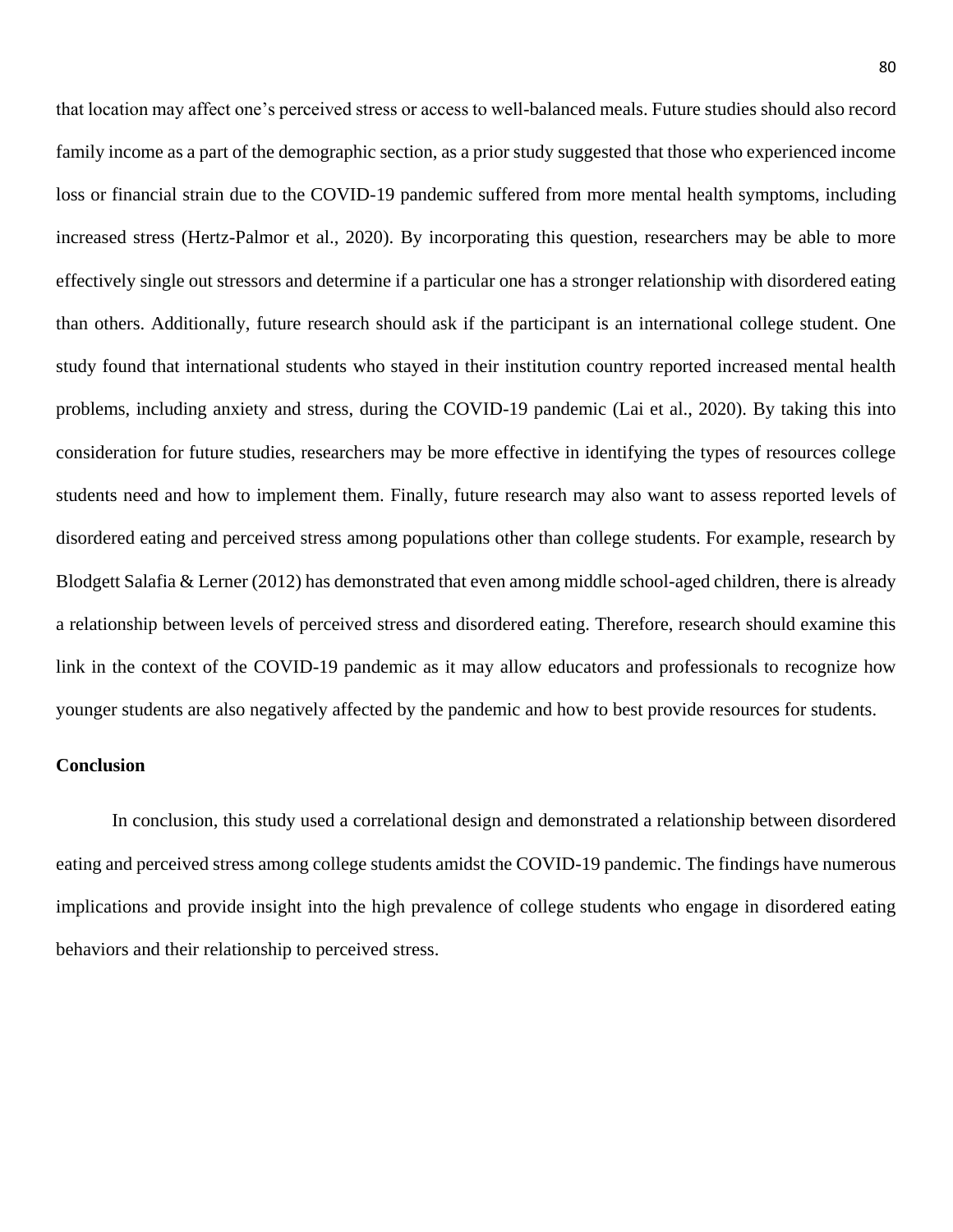#### **References**

Al-Salom, P., & Miller, C. J. (2019). The problem with online data collection: Predicting invalid responding in undergraduate samples. *Current Psychology*, *38*(5), 1258-1264. https://doi.org/10.1007/s12144-017-9674-9

American Psychological Association. (2018, November 1). *Stress effects on the body*. https://www.apa.org/topics/stress/body

- American Psychological Association (2021, March 11). *One year later, a new wave of pandemic health concerns*. https://www.apa.org/news/press/releases/stress/2021/one-year-pandemic-stress
- American Psychiatric Association. (2013). *Diagnostic and statistical manual of mental disorders* (5th ed.). https://doi.org/10.1176/appi.books.9780890425596
- Ball, K., Lee, C., & Brown, W. (1999). Psychological stress and disordered eating: An exploratory study with young Australian women. *Women & Health*, *29*(2), 1-15. https://doi.org/10.1300/j013v29n02\_01
- Balik, S. H., Fox, R. S., Mills, S. D., Roesch, S. C., Sadler, G. R., Klonoff, E. A., & Malcarne, V. L. (2019). Reliability and validity of the Perceived Stress Scale-10 in Hispanic Americans with English or Spanish language preference. *Journal of Health Psychology*, *24*(5), 628-639. https://dx.doi.org/10.1177%2F1359105316684938
- Blodgett Salafia, E. H., & Lerner, J. L. (2012). Associations between multiple types of stress and disordered eating among girls and boys in middle school. *Journal of Child and Family Studies*, *21*(1), 148-157. https://doi.org/10.1007/s10826-011-9458-z
- Centers for Disease Control and Prevention. (2021, May 4). *Provisional death counts for Coronavirus disease 2019 (COVID-19)*. https://www.cdc.gov/nchs/nvss/vsrr/covid19/index.htm
- Charles, N. E., Strong, S. J., Burns, L. C., Bullerjahn, M. R., & Serafine, K. M. (2021). Increased mood disorder symptoms, perceived stress, and alcohol use among college students during the COVID-19 pandemic. *Psychiatry Research*, *296*, 113706. https://doi.org/https://dx.doi.org/10.1016%2Fj.psychres.2021.113706
- Cohen, S., & Williamson, G. (1988). Perceived stress in a probability sample of the United States In: Spacapam S and Oskamp S (eds) *The social psychology of health* (pp. 31-67) . Sage.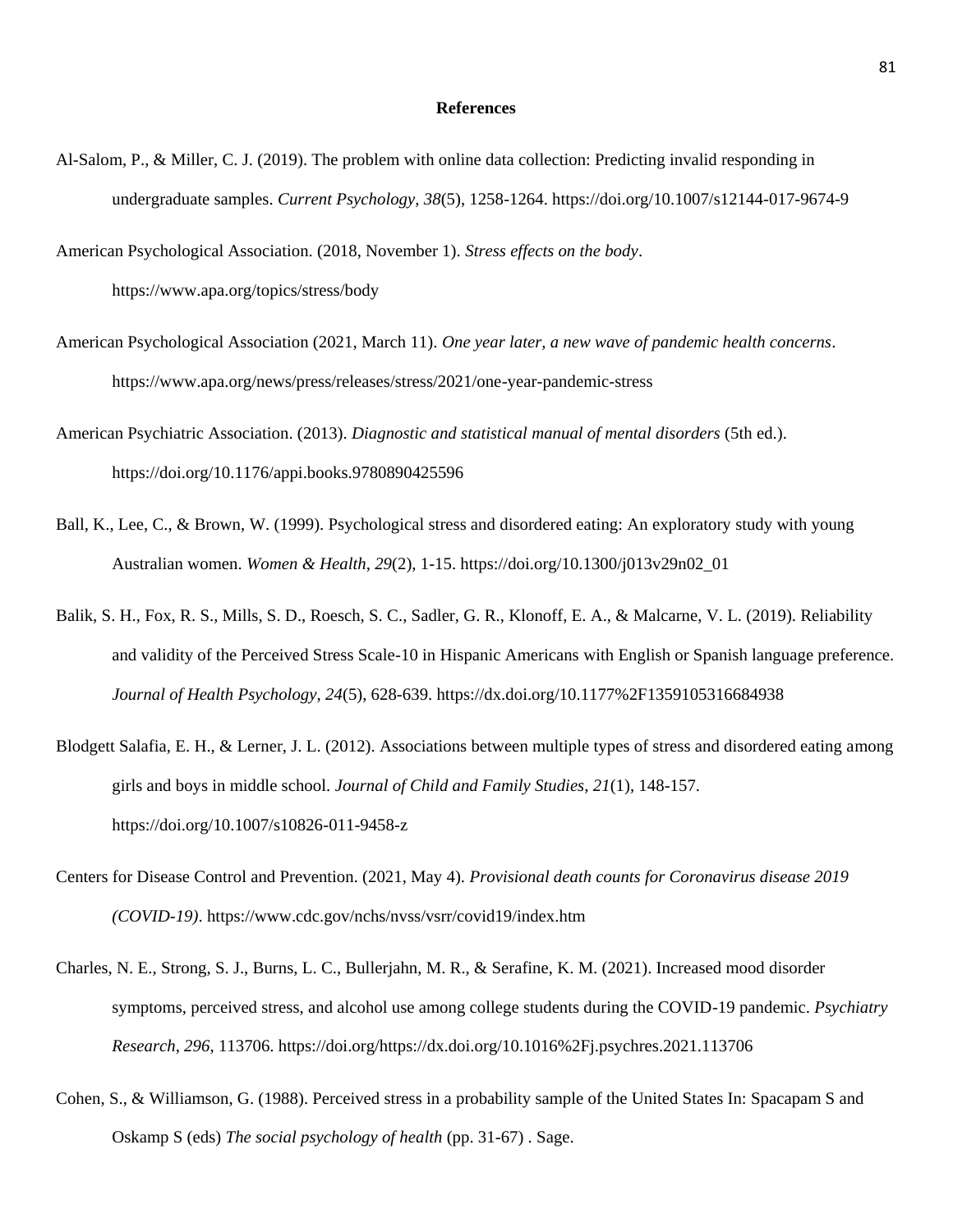- Costarelli, V., & Patsai, A. (2012). Academic examination stress increases disordered eating symptomatology in female university students. *Eating and Weight Disorders-Studies on Anorexia, Bulimia and Obesity*, *17*(3), 164-169. https://doi.org/10.1007/bf03325343
- Educational Outreach and Student Services, Arizona State University. (n.d.). *College Students Stressful Events Checklist*. Retrieved April 1, 2021, from https://wellness.asu.edu/explore-wellness/mind/stress-and-balance.
- Eisenberg, D., Nicklett, E. J., Roeder, K., & Kirz, N. E. (2011). Eating disorder symptoms among college students: Prevalence, persistence, correlates, and treatment-seeking. *Journal of American College Health*, *59*(8), 700-707. https://doi.org/10.1080%2F07448481.2010.546461
- Fernández‐Aranda, F., Casas, M., Claes, L., Bryan, D. C., Favaro, A., Granero, R., Gudiol, C., Jiménez-Murcia, S., Karwautz, A., Le Grange, D., Menchón, J., Tchanturia, K., & Treasure, J. (2020). COVID‐19 and implications for eating disorders. *European Eating Disorders Review*, *28*(3), 239. https://doi.org/10.1002%2Ferv.2738
- Fichter, M. M., & Quadflieg, N. (2016). Mortality in eating disorders Results of a large prospective clinical longitudinal study. *International Journal of Eating Disorders*, *49*(4), 391-401. https://doi.org/10.1002/eat.22501
- Flaudias, V., Iceta, S., Zerhouni, O., Rodgers, R. F., Billieux, J., Llorca, P. M., Boudesseul, J., De Chazeron, I., Romo, L., Maurage, P., Samalin, L., Begue, L., Naassila, M., Brousse, G., & Guillaume, S. (2020). COVID-19 pandemic lockdown and problematic eating behaviors in a student population. *Journal of Behavioral Addictions*, *9*(3), 826- 835. https://doi.org/10.1556/2006.2020.00053
- Gan, W. Y., Nasir, M. T. M., Zalilah, M. S., & Hazizi, A. S. (2011). Disordered eating behaviors, depression, anxiety, and stress among Malaysian university students. *College Student Journal*, *45*(2), 296-310. https://doi.org/10.3390/nu12020318
- Garner, D. M., Olmsted, M. P., Bohr, Y., & Garfinkel, P. E. (1982). The Eating Attitudes Test: Psychometric features and clinical correlates. *Psychological Medicine*, *12*(4), 871-878. https://doi.org/10.1017/s0033291700049163
- Hertz-Palmor, N., Moore, T. M., Gothelf, D., DiDomenico, G. E., Dekel, I., Greenberg, D. M., Brown, L. A., Matalon, N., Vioski, E., White, L. K., Himes, M. H., Schwartz-Lifshitz, Gross, R., Gur, R. C., Gur, R. E., Pessach, I. M., &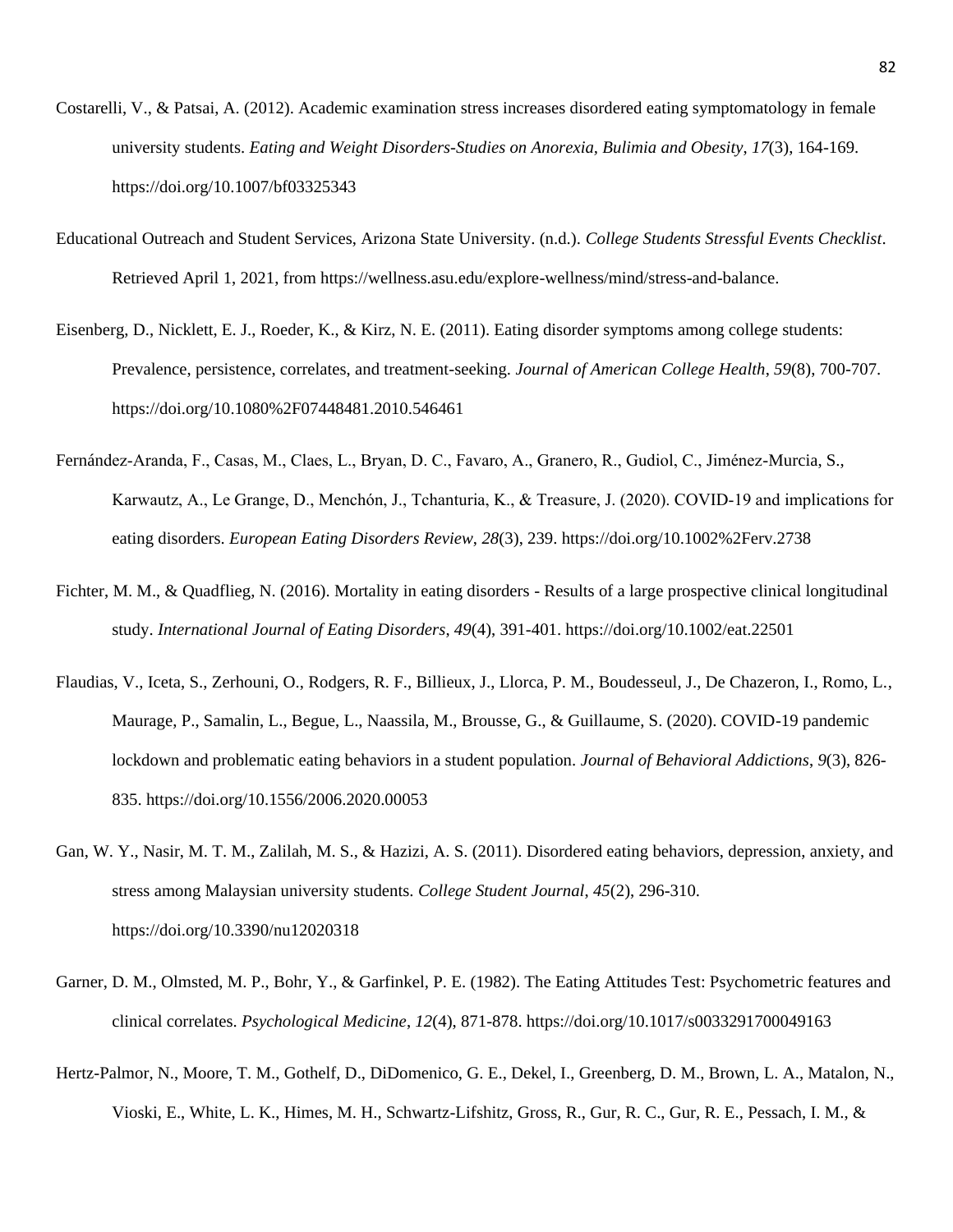Barzilay, R. (2020). Association among income loss, financial strain, and depressive symptoms during COVID-19: Evidence from two longitudinal studies. *Medrxiv*. https://dx.doi.org/10.1101%2F2020.09.15.20195339

- Holmes, T. H., & Rahe, R. H. (1967). The Social Readjustment Rating Scale. *Journal of Psychosomatic Research*, *11*(2), 213–8. https://doi-org.ezp.fandm.edu/10.1016/0022-3999(67)90010-4
- Husky, M. M., Kovess-Masfety, V., & Swendsen, J. D. (2020). Stress and anxiety among university students in France during COVID-19 mandatory confinement. *Comprehensive Psychiatry*, 102, 152191. https://doi.org/10.1016/j.comppsych.2020.152191
- Jackson, S. C., Keel, P. K., & Ho Lee, Y. (2006). Trans‐cultural comparison of disordered eating in Korean women. *International Journal of Eating Disorders, 39*(6), 498-502. https://doi.org/10.1002/eat.20270
- Kärkkäinen, U., Mustelin, L., Raevuori, A., Kaprio, J., & Keski‐Rahkonen, A. (2018). Do disordered eating behaviors have long‐term health‐related consequences? *European Eating Disorders Review*, *26*(1), 22-28. https://doi/org/10.1002/erv.2568
- Keel, P. K., Gomez, M. M., Harris, L., Kennedy, G. A., Ribeiro, J., & Joiner, T. E. (2020). Gaining "the quarantine 15:" Perceived versus observed weight changes in college students in the wake of COVID‐19. *International Journal of Eating Disorders*, *53*(11), 1801-1808. https://doi.org/10.1002/eat.23375
- King, K. A., Vidourek, R., & Schwiebert, M. (2009). Disordered eating and job stress among nurses. *Journal of Nursing Management*, *17*(7), 861-869. https://doi.org/10.1111/j.1365-2834.2009.00969.x
- Kirby, E. D., Muroy, S. E., Sun, W. G., Covarrubias, D., Leong, M. J., Barchas, L. A., & Kaufer, D. (2013). Acute stress enhances adult rat hippocampal neurogenesis and activation of newborn neurons via secreted astrocytic fgf2. *Elife*, *2*, 00362. https://doi.org/10.7554/eLife.00362
- Krysinska, K., Lester, D., Lyke, J., & Corveleyn, J. (2015). Trait gratitude and suicidal ideation and behavior. *Crisis*, *36*(4), 291-296. https://doi.org/10.1027/0227-5910/a000320
- Lai, A. Y. K., Lee L., Wang, M. P., Feng, Y., Lai, T. T. K., Ho, L. M., Lam, V. S. F., Ip, M. S. M., Lam, T. H. (2020). Mental health impacts of the COVID-19 pandemic on international university students, related stressors, and coping strategies. *Frontiers in Psychiatry, 11.* https://doi.org/10.3389/fpsyt.2020.584240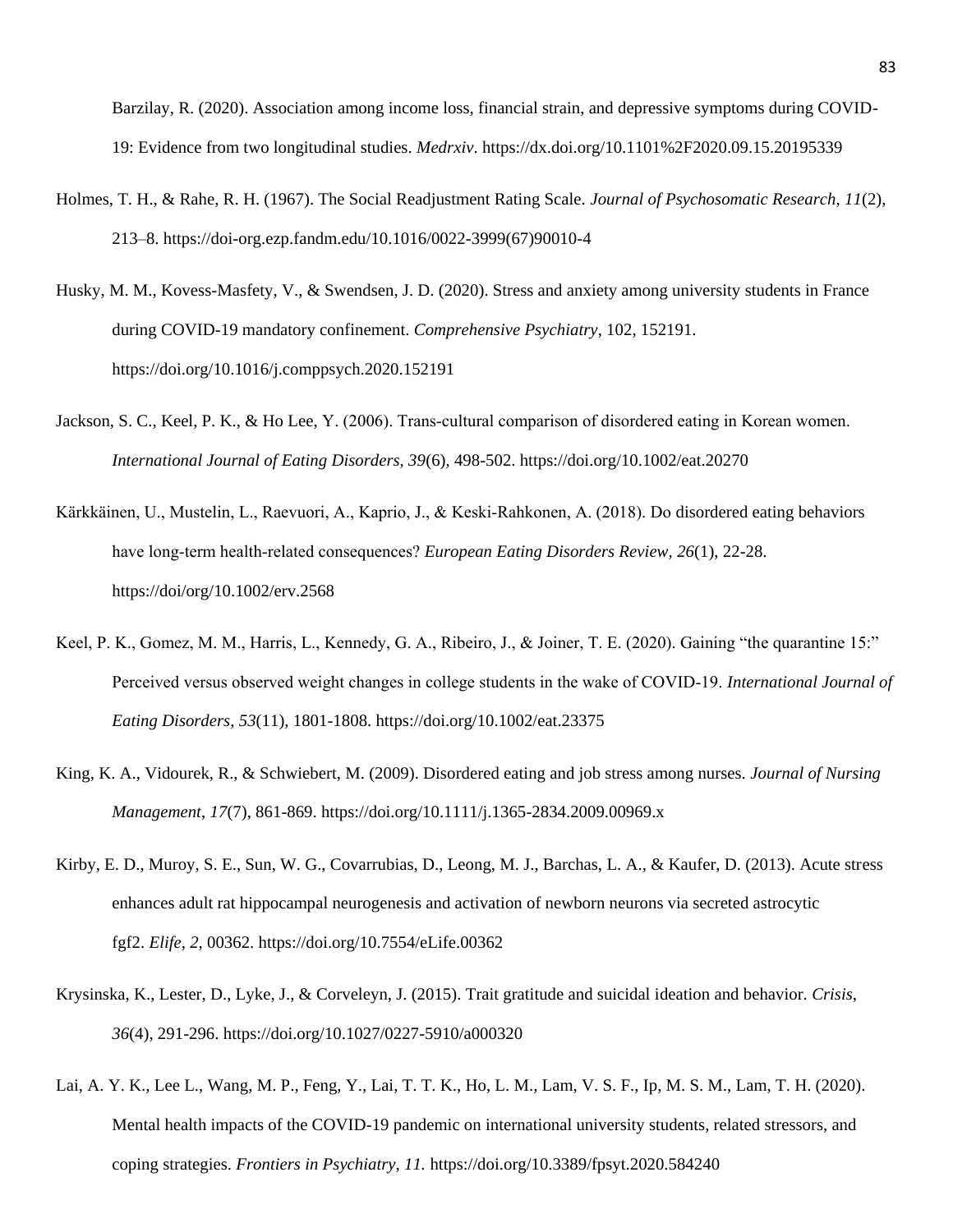Lei, H., & Skinner, H. A. (1980). A psychometric study of life events and social readjustment. *Journal of Psychosomatic Research*, *24*(2), 57-65.

https://doi-org.ezp.fandm.edu/10.1016/0022-3999(80)90054-9

- Martyn-Nemeth, P., Penckofer, S., Gulanick, M., Velsor-Friedrich, B., & Bryant, F. B. (2009). The relationships among self‐esteem, stress, coping, eating behavior, and depressive mood in adolescents. *Research in Nursing & Health*, *32*(1), 96-109. https://doi.org/10.1002/nur.20304
- Massabni, D. (2019). *Smartphone ecological momentary assessment: Adherence, stress, and sleep study* [Honors Scholar Thesis, University of Connecticut]. https://opencommons.uconn.edu/srhonors\_theses/615
- McAlonan, G. M., Lee, A. M., Cheung, V., Cheung, C., Tsang, K. W., Sham, P. C., Chua, S. E., & Wong, J. G. (2007). Immediate and sustained psychological impact of an emerging infectious disease outbreak on health care workers. *The Canadian Journal of Psychiatry*, *52*(4), 241-247. https://doi.org/10.1177%2F070674370705200406
- McGrath, R. E., & Burkhart, B. R. (1983). Measuring life stress: A comparison of the predictive validity of different scoring systems for the Social Readjustment Rating Scale. *Journal of Clinical Psychology*, *39*(4), 573-581. https://doi.org/10.1002/1097-4679(198307)39:4%3C573::AID-JCLP2270390419%3E3.0.CO;2-L
- Moawad, R. A. (2020). Online learning during the COVID-19 pandemic and academic stress in university students. *Romanian Journal for Multidimensional Education, 12*, 100–107. https://doi.org/10.18662/rrem/12.1sup2/252
- Metzger, I. W., Blevins, C., Calhoun, C. D., Ritchwood, T. D., Gilmore, A. K., Stewart, R., & Bountress, K. E. (2017). An examination of the impact of maladaptive coping on the association between stressor type and alcohol use in college. *Journal of American College Health*, *65*(8), 534-541. https://doi.org/10.1080/07448481.2017.1351445
- Oliver, G., & Wardle, J. (1999). Perceived effects of stress on food choice. *Physiology & Behavior*, *63*(3), 511-515. https://doi.org.10.1016/S0031-9384(98)00322-9
- Ozier, A. D., & Henry, B. W. (2011). Position of the American Dietetic Association: Nutrition intervention in the treatment of eating disorders. *Journal of the American Dietetic Association*, *111*(8), 1236-1241. https://doi.org/10.1016/j.jada.2011.06.016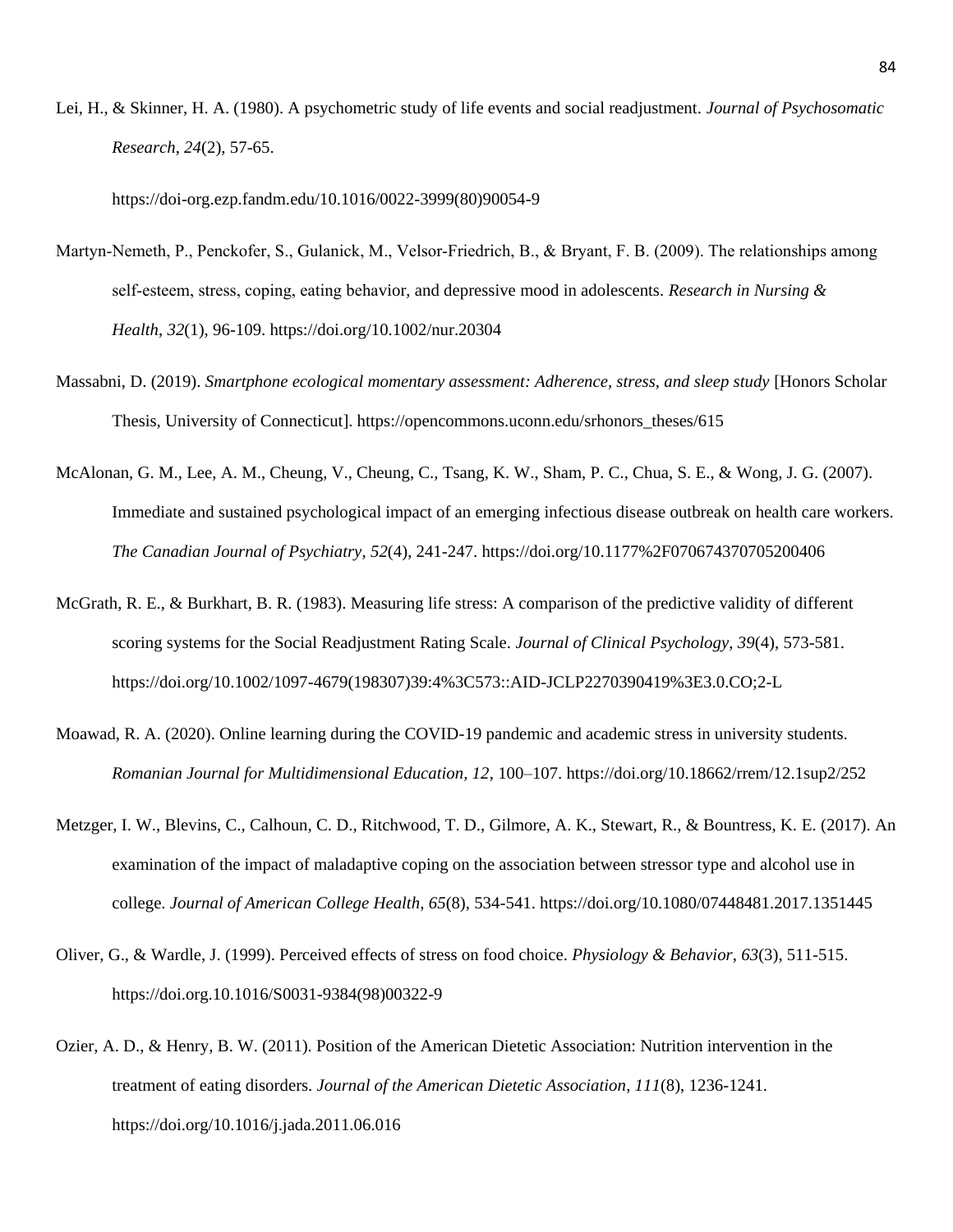- Pedrozo-Pupo, J. C., Pedrozo-Cortés, M. J., & Campo-Arias, A. (2020). Perceived Stress associated with COVID-19 epidemic in Colombia: An online survey. *Reports in Public Health*, *36*, e00090520. https://doi.org/10.1590/0102- 311X00090520
- Pieh, C., Budimir, S., & Probst, T. (2020). The effect of age, gender, income, work, and physical activity on mental health during coronavirus disease (COVID-19) lockdown in Austria. *Journal of Psychosomatic Research*, *136*, 110186. https://dx.doi.org/10.1016%2Fj.jpsychores.2020.110186
- Ramachandiran, M., & Dhanapal, S. (2018). Academic stress among university students: A quantitative study of generation y and z's perception. *Pertanika Journal of Social Sciences & Humanities*, *26*(3), 2115-2128.
- Ramalho, S. M., Trovisqueira, A., de Lourdes, M., Gonçalves, S., Ribeiro, I., Vaz, A. R., Machado, P. P. P., & Conceição, E. (2021). The impact of COVID-19 lockdown on disordered eating behaviors: The mediation role of psychological distress. *Eating and Weight Disorders-Studies on Anorexia, Bulimia, and Obesity*, 1-10. https://dx.doi.org/10.1007%2Fs40519-021-01128-1
- Reddy, K. J., Menon, K. R., & Thattil, A. (2018). Academic stress and its sources among university students. *Biomedical and Pharmacology Journal*, *11*(1), 531-537. [https://.doi.org/10.13005/bpj/1404](https://dx.doi.org/10.13005/bpj/1404)
- Rivas, T., Bersabé, R., Jiménez, M., & Berrocal, C. (2010). The Eating Attitudes Test (EAT-26): Reliability and validity in Spanish female samples. *The Spanish Journal of Psychology*, *13*(2), 1044-1056. https://doi.org/10.1017/S1138741600002687
- Rodgers, R. F., Lombardo, C., Cerolini, S., Franko, D. L., Omori, M., Fuller-Tyszkiewicz, M., Linardon, J., Courtet, P., & Guillame, S. (2020). The impact of COVID-19 pandemic on eating disorder risk and symptoms. *The International Journal of Eating Disorders*, *53*(7), 1166-1170. https://doi.org/10.1002/eat.23318
- Science Daily. (2008, April 23). *Three out of four American women have disordered eating, survey suggests*. https://www.sciencedaily.com/releases/2008/04/080422202514.htm
- Shah, S. M. A., Mohammad, D., Qureshi, M. F. H., Abbas, M. Z., & Aleem, S. (2021). Prevalence, psychological responses, and associated correlates of depression, anxiety and stress in a global population, during the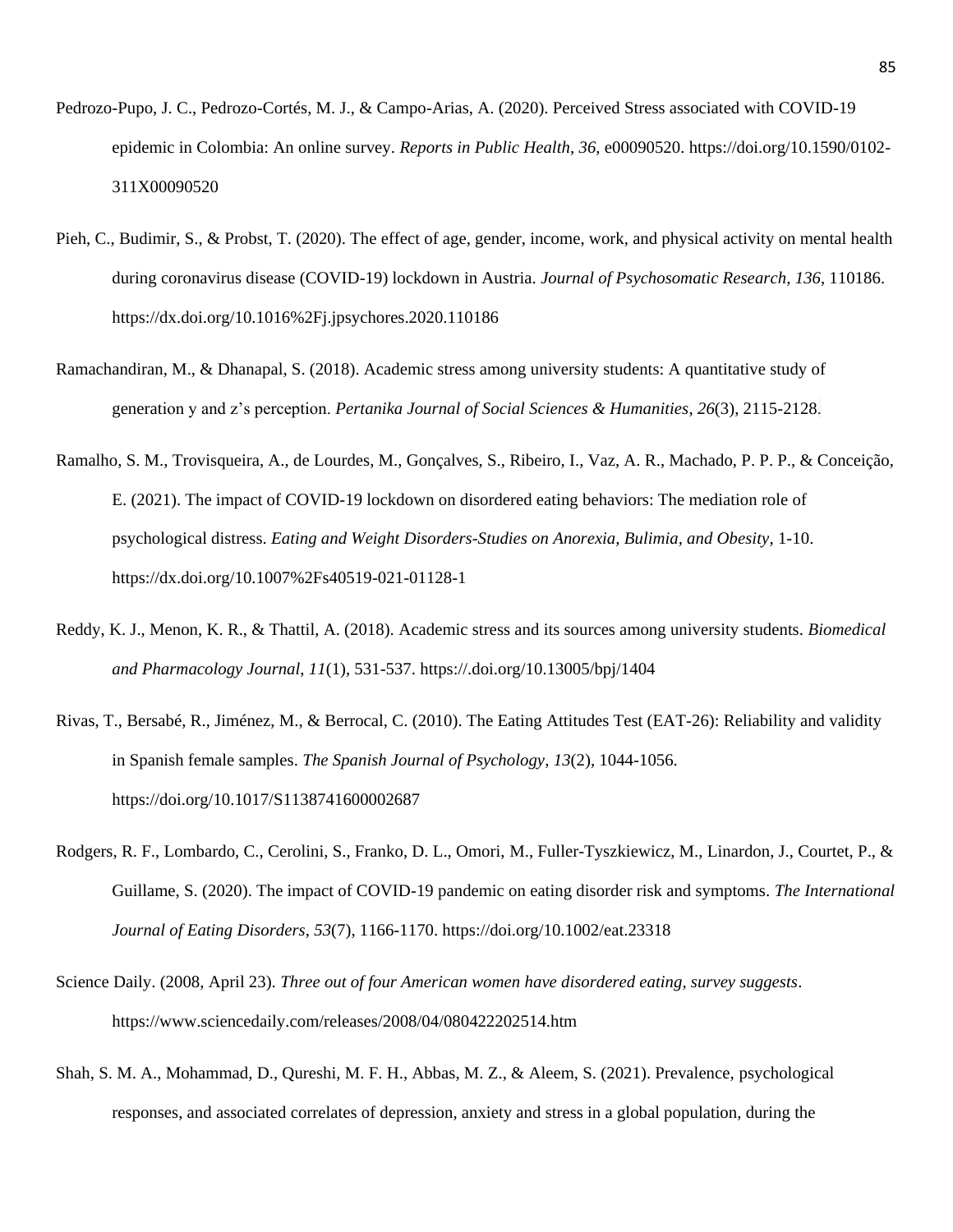coronavirus disease (COVID-19) pandemic. *Community Mental Health Journal*, *57*(1), 101-110. https://doi.org/10.1007/s10597-020-00728-y

- Striegel‐Moore, R. H., Silberstein, L. R., Frensch, P., & Rodin, J. (1989). A prospective study of disordered eating among college students. *International Journal of Eating Disorders*, *8*(5), 499-509. https://doi.org/10.1002/eat.20625
- Thome, J., & Espelage, D. L. (2004). Relations among exercise, coping, disordered eating, and psychological health among college students. *Eating Behaviors*, *5*(4), 337-351. https://doi.org/10.1016/j.eatbeh.2004.04.002
- White, S., Reynolds-Malear, J. B., & Cordero, E. (2011). Disordered eating and the use of unhealthy weight control methods in college students: 1995, 2002, and 2008. *Eating Disorders*, *19*(4), 323-334. https://doi.org/10.180/10640266.2011.58480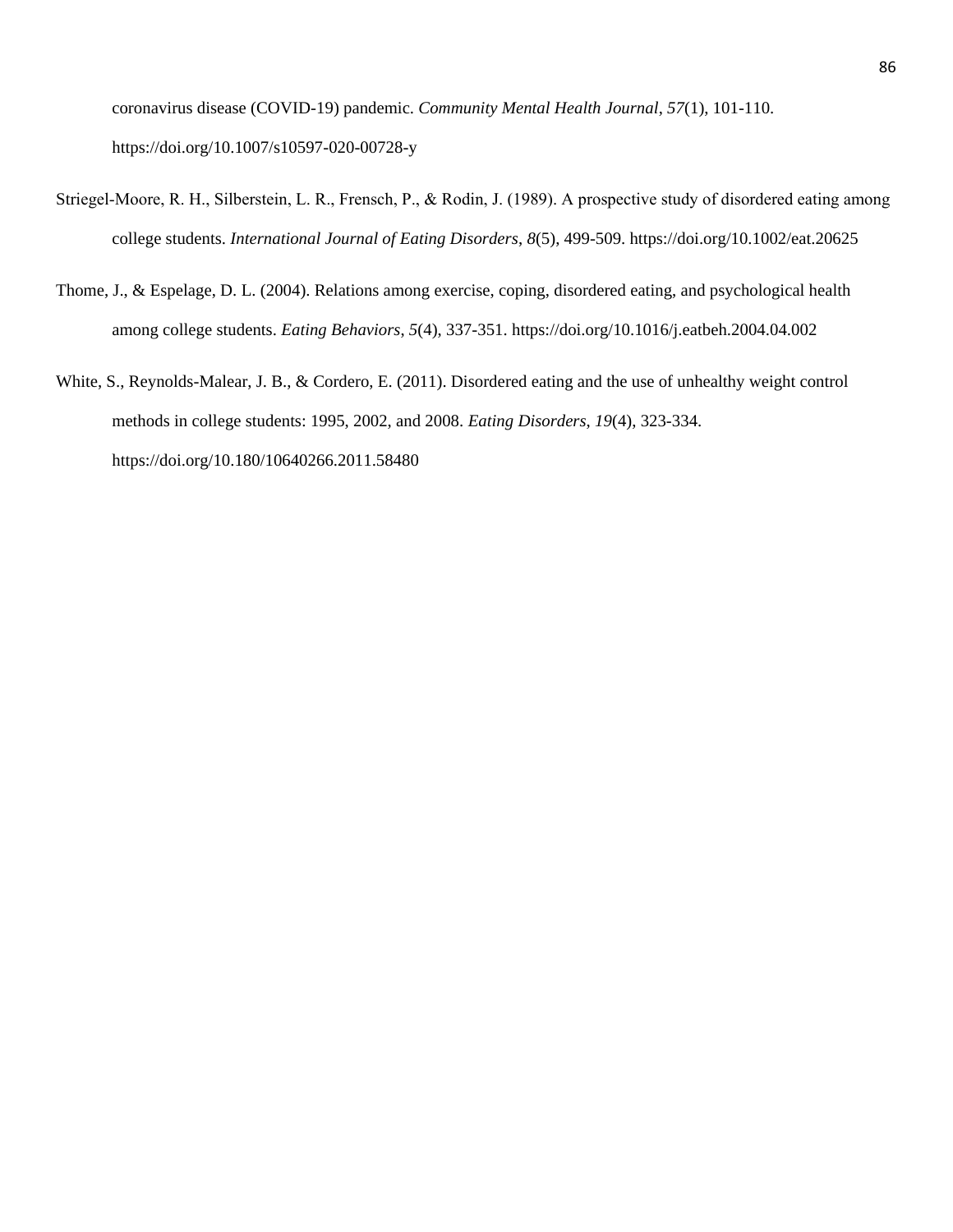# **Appendix A**

# **Eating Attitudes Test (EAT-26)**

Please fill out the below form as accurately, honestly, and completely as possible. There are no right or wrong answers. Please only select one response per statement.

| Check a response for each of the<br>following statements:                                           |               |                |              |                  |               |              |
|-----------------------------------------------------------------------------------------------------|---------------|----------------|--------------|------------------|---------------|--------------|
|                                                                                                     | <b>Always</b> | <b>Usually</b> | <b>Often</b> | <b>Sometimes</b> | <b>Rarely</b> | <b>Never</b> |
| I am terrified about being<br>overweight                                                            | $\Box$        | $\Box$         | $\Box$       | $\Box$           | $\Box$        | $\Box$       |
| I avoid eating when I am hungry                                                                     | $\Box$        | $\Box$         | $\Box$       | $\Box$           | $\Box$        | $\Box$       |
| I find myself preoccupied with food                                                                 | $\Box$        | $\Box$         | $\Box$       | $\Box$           | $\Box$        | $\Box$       |
| I have gone on eating binges where<br>I feel that I may not be able to stop                         | $\Box$        | $\Box$         | $\Box$       | $\Box$           | $\Box$        | ⊓            |
| I cut my food into small pieces                                                                     | $\Box$        | $\Box$         | $\Box$       | $\Box$           | $\Box$        | □            |
| I am aware of the calorie content of<br>foods that I eat                                            | $\Box$        | $\Box$         | $\Box$       | $\Box$           | □             | ⊓            |
| I particularly avoid food with a high<br>carbohydrate content (i.e. bread,<br>rice, potatoes, etc.) | $\Box$        | $\Box$         | $\Box$       | $\Box$           | ⊓             | □            |
| I feel that others would prefer if I<br>ate more                                                    | $\Box$        | $\Box$         | $\Box$       | $\Box$           | $\Box$        | □            |
| I vomit after I have eaten                                                                          | $\Box$        | $\Box$         | $\Box$       | $\Box$           | $\Box$        | $\Box$       |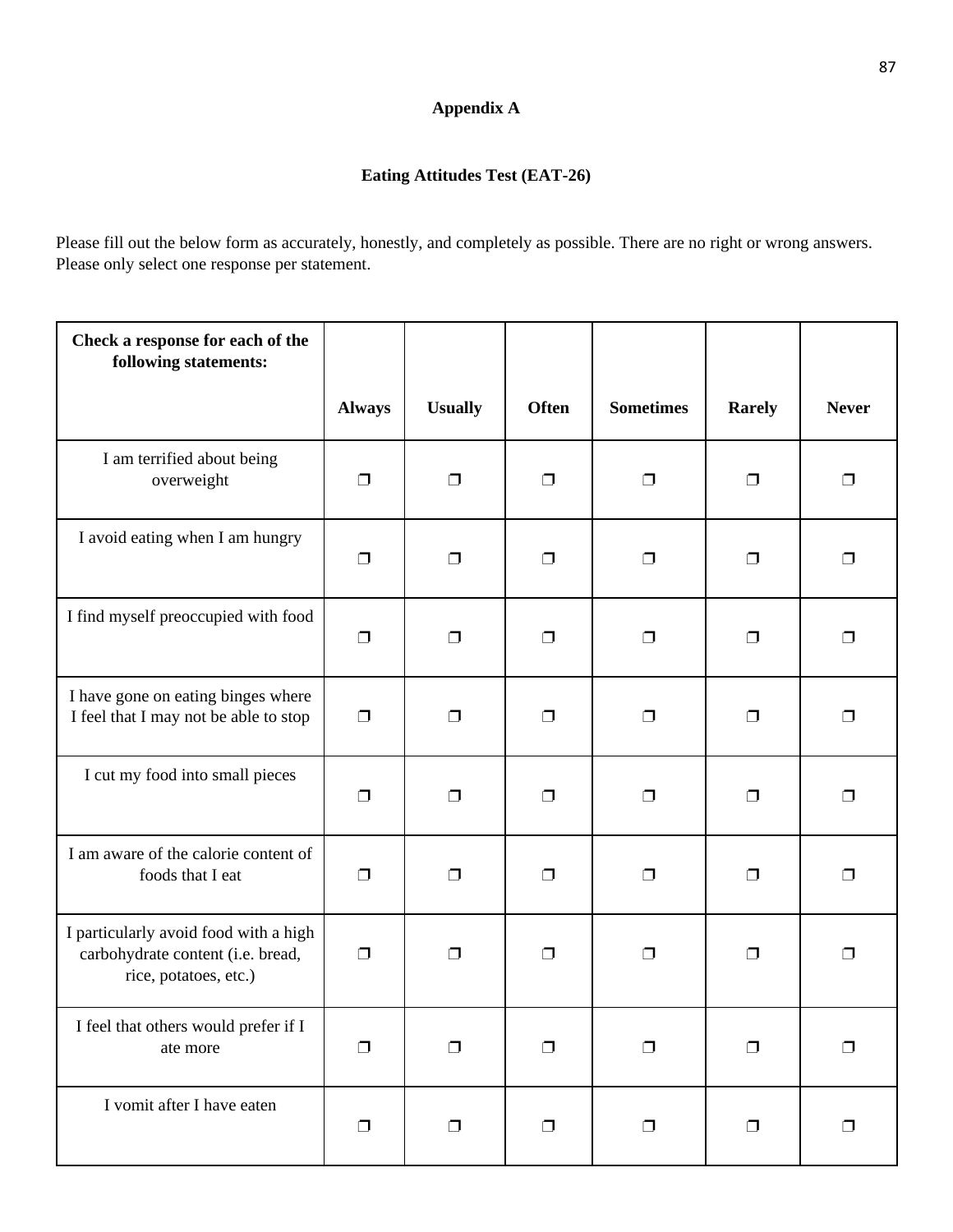| I feel extremely guilty after eating                          | $\Box$ | $\Box$ | $\Box$ | $\Box$ | $\Box$ | $\Box$ |
|---------------------------------------------------------------|--------|--------|--------|--------|--------|--------|
| I am preoccupied with a desire to be<br>thinner               | $\Box$ | $\Box$ | $\Box$ | $\Box$ | $\Box$ | $\Box$ |
| I think about burning up calories<br>with I exercise          | $\Box$ | $\Box$ | $\Box$ | $\Box$ | $\Box$ | $\Box$ |
| Other people think that I am too thin                         | $\Box$ | $\Box$ | $\Box$ | $\Box$ | $\Box$ | Π      |
| I am preoccupied with the thought<br>of having fat on my body | $\Box$ | $\Box$ | $\Box$ | $\Box$ | $\Box$ | $\Box$ |
| I take longer than others to eat my<br>meals                  | $\Box$ | $\Box$ | $\Box$ | $\Box$ | $\Box$ | $\Box$ |
| I avoid foods with sugar in them                              | $\Box$ | $\Box$ | $\Box$ | $\Box$ | $\Box$ | $\Box$ |
| I eat diet foods                                              | $\Box$ | $\Box$ | $\Box$ | $\Box$ | $\Box$ | $\Box$ |
| I feel that food controls my life                             | ⊓      | ⊓      | $\Box$ | $\Box$ | ⊓      | ⊓      |
| I display self-control around food                            | $\Box$ | $\Box$ | $\Box$ | $\Box$ | $\Box$ | $\Box$ |
| I feel that others pressure me to eat                         | $\Box$ | $\Box$ | $\Box$ | $\Box$ | $\Box$ | $\Box$ |
| I give too much time and through to<br>food                   | $\Box$ | $\Box$ | $\Box$ | $\Box$ | $\Box$ | $\Box$ |
| I feel uncomfortable after eating<br>sweets                   | $\Box$ | $\Box$ | $\Box$ | $\Box$ | $\Box$ | $\Box$ |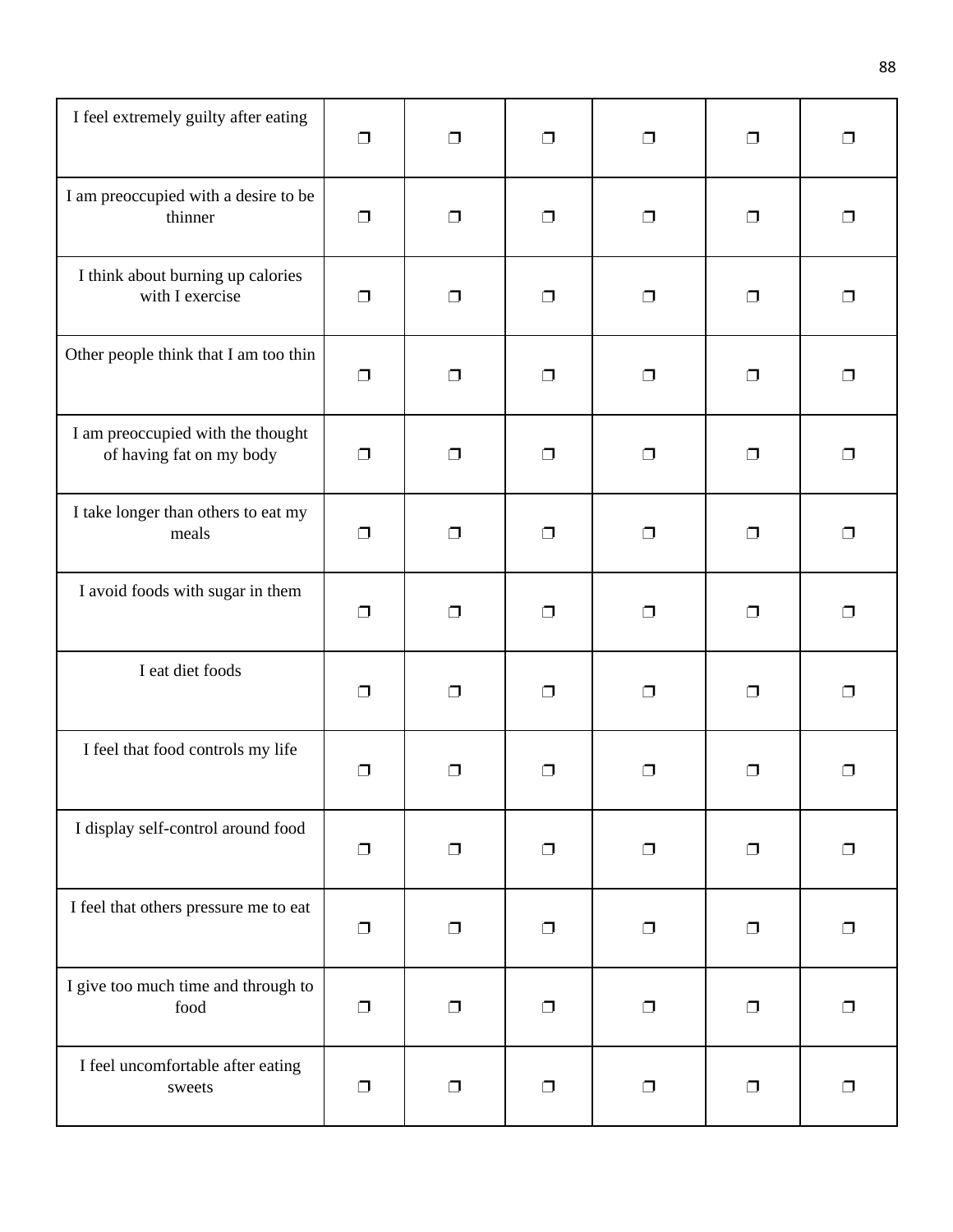| I engage in dieting behavior                                                                       | ⊓            | ⊓                          | $\Box$               | $\Box$      | $\Box$              | $\Box$                   |
|----------------------------------------------------------------------------------------------------|--------------|----------------------------|----------------------|-------------|---------------------|--------------------------|
| I like my stomach to be empty                                                                      | □            | $\Box$                     | $\Box$               | $\Box$      | $\Box$              | $\Box$                   |
| I have the impulse to vomit after<br>meals                                                         | $\Box$       | $\Box$                     | $\Box$               | $\Box$      | $\Box$              | $\Box$                   |
| I enjoy trying new rich foods                                                                      | $\Box$       | $\Box$                     | $\Box$               | $\Box$      | $\Box$              | $\Box$                   |
| In the past 6 months have you:                                                                     | <b>Never</b> | Once a<br>month or<br>less | 2-3 times<br>a month | Once a week | 2-6 times a<br>week | Once a<br>day or<br>more |
| Gone on eating binges where you<br>feel that you may not be able to stop                           | $\Box$       | $\Box$                     | $\Box$               | $\Box$      | $\Box$              | $\Box$                   |
| Ever made yourself sick (vomited)<br>to control your weight or shape?                              | □            | $\Box$                     | $\Box$               | $\Box$      | $\Box$              | $\Box$                   |
| Ever used laxatives, diet pills, or<br>diuretics (water pills) to control<br>your weight or shape? | $\Box$       | ⊓                          | $\Box$               | $\Box$      | $\Box$              | $\Box$                   |
| Exercised more than 60 minutes a<br>day to lose or to control your<br>weight?                      | ⊓            | ⊓                          | $\Box$               | ⊓           | $\Box$              | $\Box$                   |
| Lost 20 pounds or more in the past 6<br>months                                                     | $\Box$       | $\Box$                     | $\Box$               | $\Box$      | $\Box$              | $\Box$                   |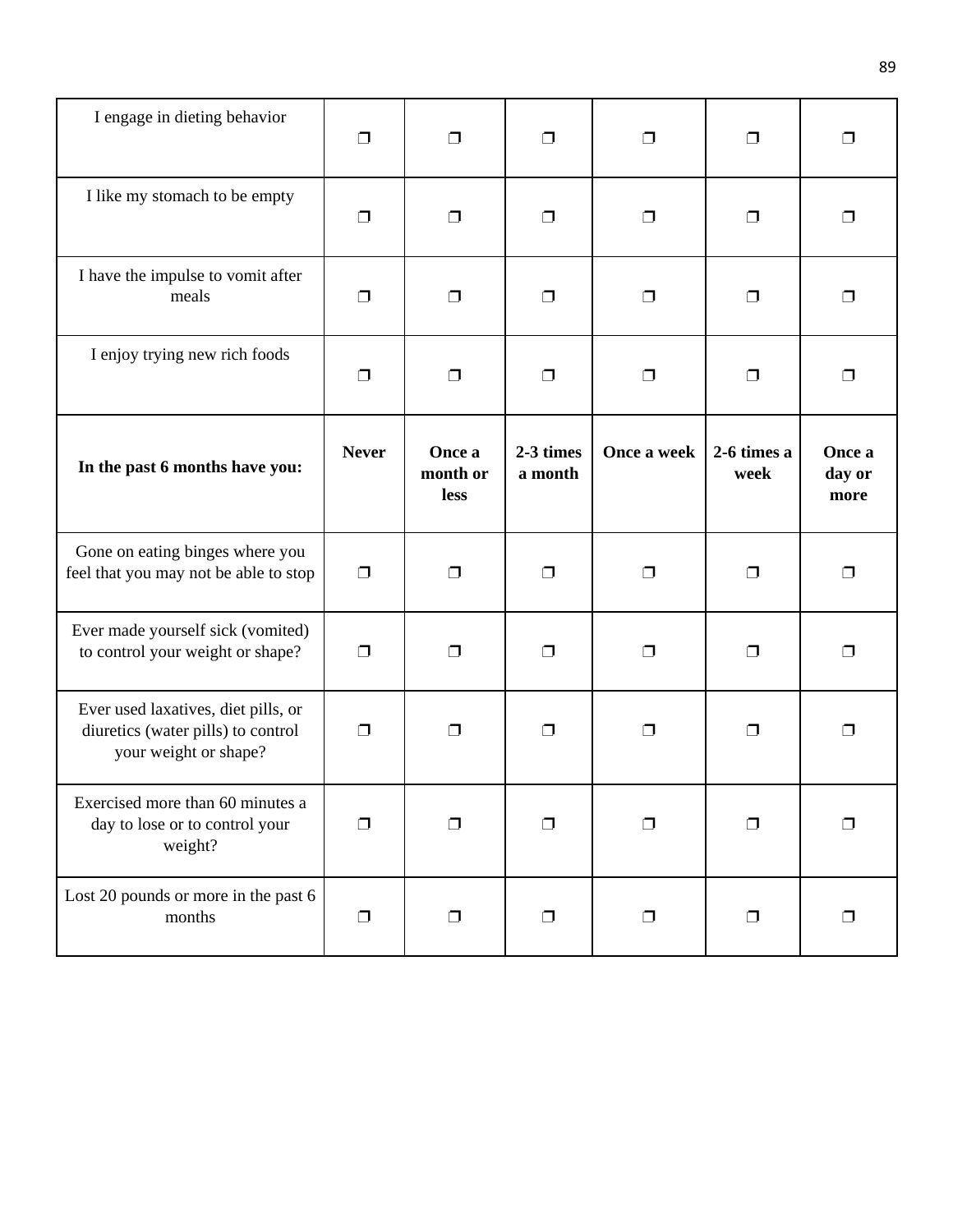### **Appendix B**

### **College Student's Stressful Event Checklist**

Please select the events that have occurred in your life recently or that you expect to occur soon. Select all that apply

- ❐ Death of a close family member
- □ Death of a close friend

.

- ❐ Divorce between parents
- ❐ Serious legal problems
- $\Box$  Major personal injury or illness
- $\square$  Responsibilities for others, such as children/spouse
- $\Box$  Threat to a major source of income
- $\Box$  Difficulty with roommate(s)
- ❐ Change in health of a family member
- □ Pregnancy
- ❐ Sexual problems
- $\Box$  Serious disagreements with parents
- ❐ Change in lifestyle for financial reasons
- $\Box$  Difficulty in identifying a major
- ❐ Serious argument with a close family member
- ❐ Problems with a girlfriend or boyfriend
- ❐ Having to repeat a course
- ❐ Increased workload at school
- ❐ Outstanding personal achievement
- ❐ First semester in college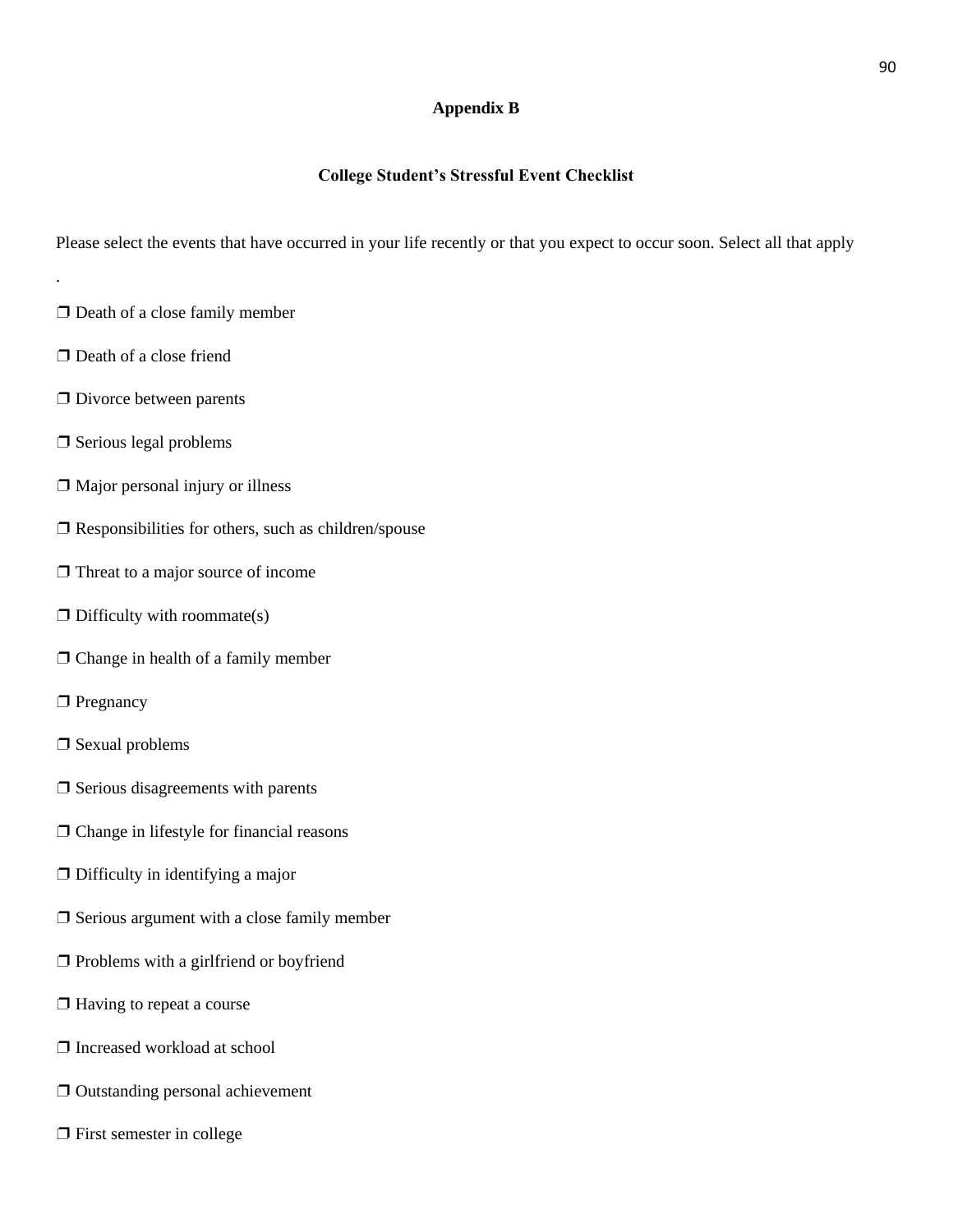- ❐ Change in living conditions
- □ Serious disagreements with an instructor
- ❐ Lower grades than expected
- □ Change in sleeping habits
- □ Change in social habits
- □ Change in eating habits
- □ Chronic car problems
- ❐ Change in number of family get togethers
- ❐ Too many missed classes
- □ Change in plans for a major
- □ Dropped more than one class
- ❐ Minor traffic violations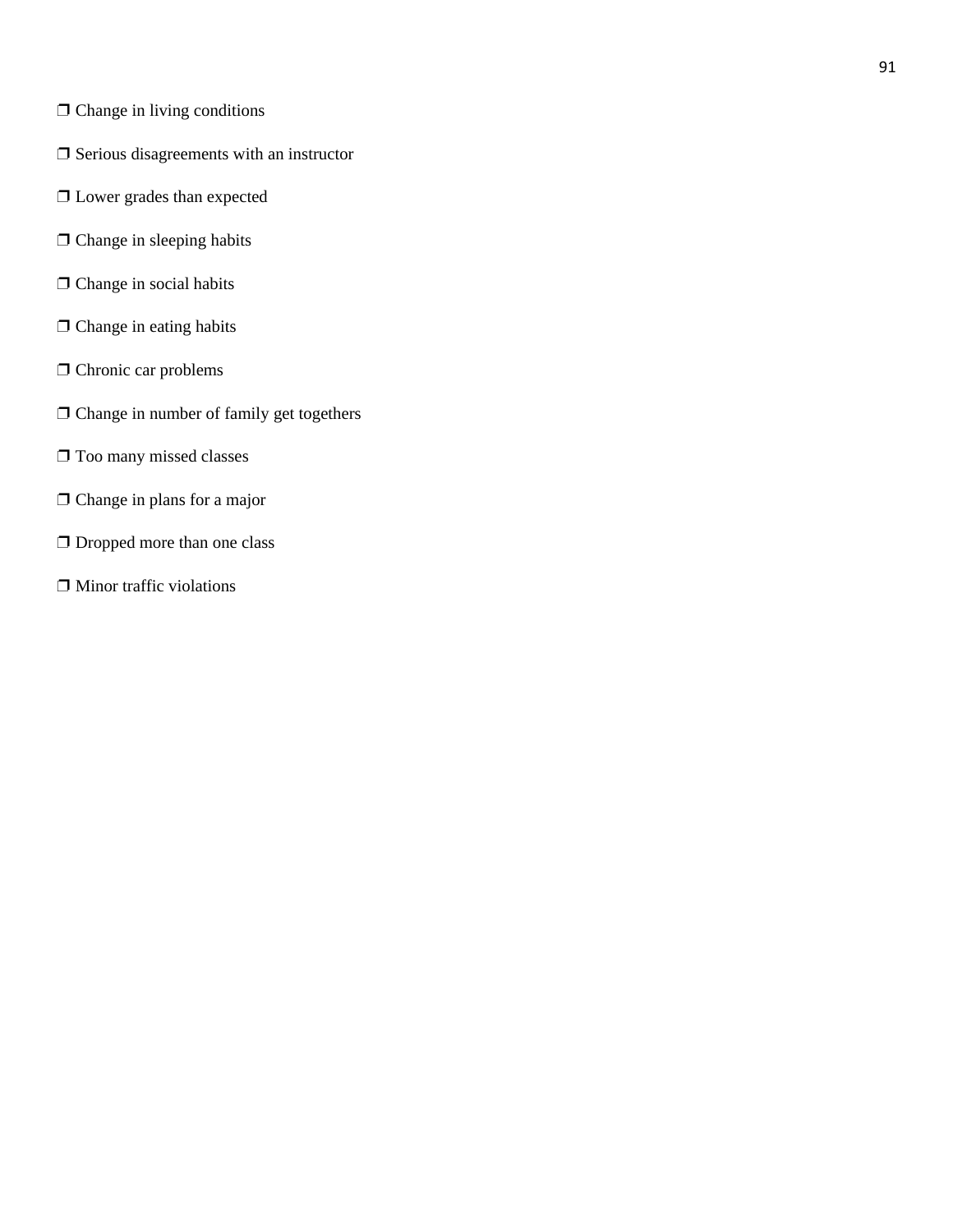# **Appendix C**

# **Perceived Stress Scale**

The questions in this scale ask about your feelings and thoughts during the last month. In each case, you will be asked to indicate how often you felt or thought a certain way. Although some of the questions are similar, there are differences between them, and you should treat each one as a separate question. The best approach is to answer fairly quickly. That is, don't try to count up the number of times you felt a particular way; rather indicate the alternative that seems like a reasonable estimate. Please select one response per question.

| Check a response for each of the<br>following questions:                                                               |              |                     |                  |                     |                   |
|------------------------------------------------------------------------------------------------------------------------|--------------|---------------------|------------------|---------------------|-------------------|
|                                                                                                                        | <b>Never</b> | <b>Almost Never</b> | <b>Sometimes</b> | <b>Fairly Often</b> | <b>Very Often</b> |
| In the last month, how often have<br>you been upset because of<br>something that happened<br>unexpectedly?             | $\Box$       | $\Box$              | ⊓                | ⊓                   | ⊓                 |
| In the last month, how often have<br>you felt that you were unable to<br>control the important things in your<br>life? | $\Box$       | $\Box$              | Π                | ⊓                   | ⊓                 |
| In the last month, how often have<br>you felt nervous and stressed?                                                    | ⊓            | $\Box$              | ⊓                | ⊓                   | ⊓                 |
| In the last month, how often have<br>you felt confident about your ability<br>to handle your personal problems?        | $\Box$       | $\Box$              | $\Box$           | ⊓                   | ⊓                 |
| In the last month, how often have<br>you felt that things were going your<br>way?                                      | $\Box$       | ⊓                   | $\Box$           | ⊓                   | ⊓                 |
| In the last month, how often have<br>you found that you could not cope<br>with all the things that you had to<br>do?   | $\Box$       | ⊓                   | $\Box$           | П                   | П                 |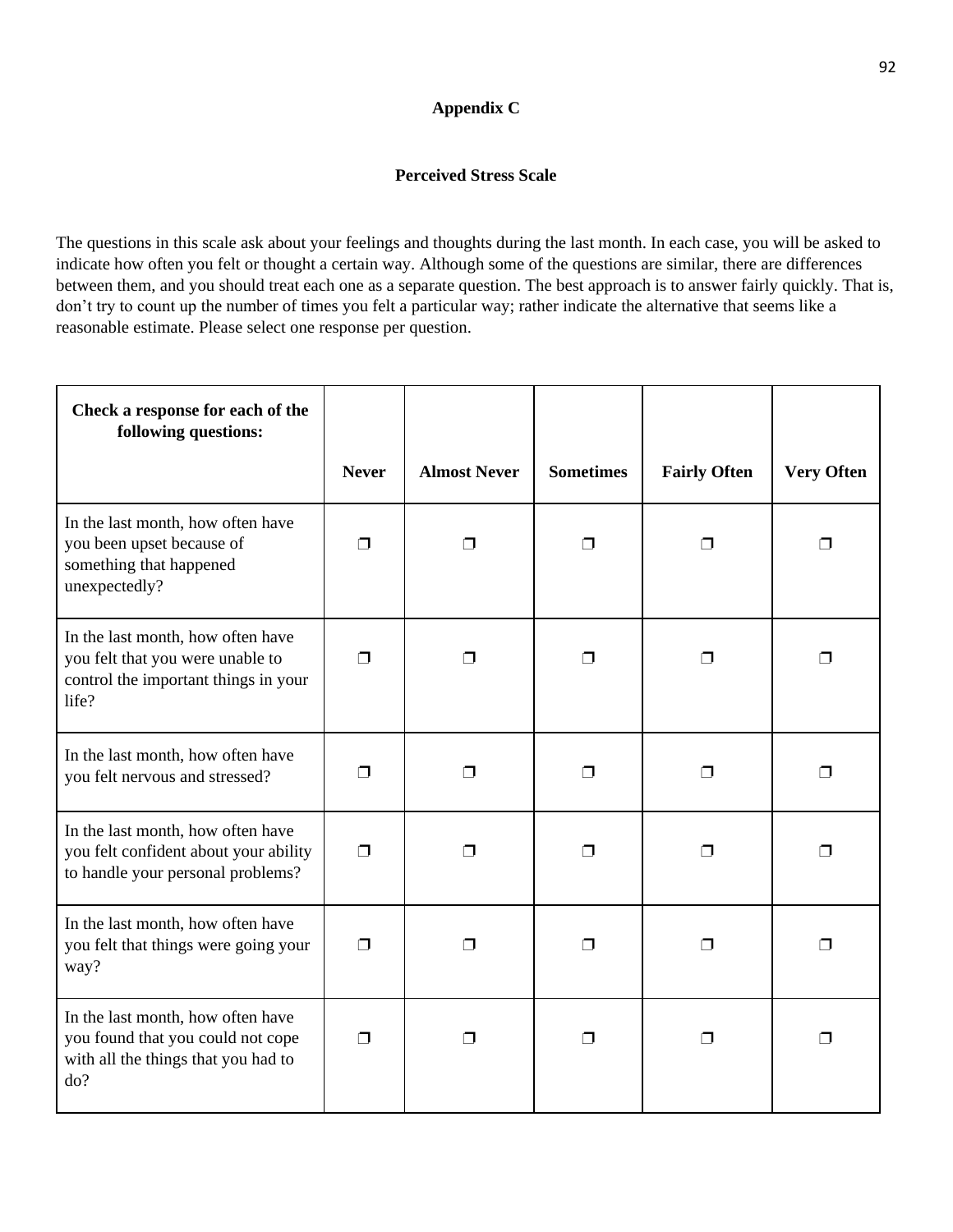| In the last month, how often have<br>you been able to control irritations<br>in your life?                                     |   |   |  |  |
|--------------------------------------------------------------------------------------------------------------------------------|---|---|--|--|
| In the last month, how often have<br>you felt that you were on top of<br>things?                                               |   |   |  |  |
| In the last month, how often have<br>you been angered because of things<br>that happened that were outside of<br>your control? |   |   |  |  |
| In the last month, how often have<br>you felt difficulties were piling up<br>so high that you could not overcome<br>them?      | ⊓ | ⊓ |  |  |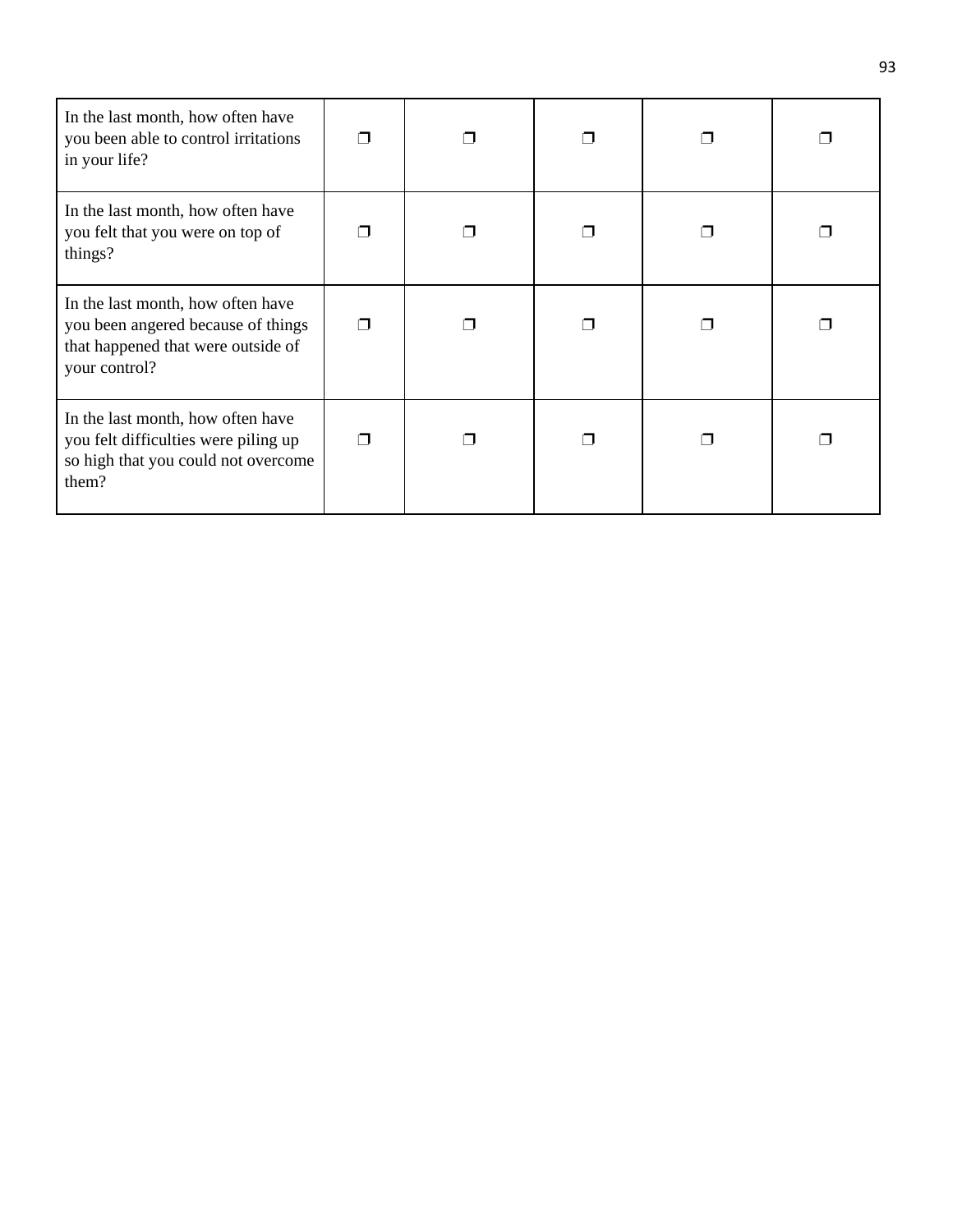# **Appendix D**

## **COVID-19 Supplementary Material**

The questions in this scale ask about your feelings and thoughts during the COVID-19 pandemic. In each case, you will be asked to indicate how often you felt or thought a certain way. Although some of the questions are similar, there are differences between them, and you should treat each one as a separate question. The best approach is to answer fairly quickly. That is, don't try to count up the number of times you felt a particular way; rather indicate the alternative that seems like a reasonable estimate. Please select one response per question.

| Check a response for each of the<br>following statements:                                                |              |                     |                  |                     |                   |
|----------------------------------------------------------------------------------------------------------|--------------|---------------------|------------------|---------------------|-------------------|
|                                                                                                          | <b>Never</b> | <b>Almost Never</b> | <b>Sometimes</b> | <b>Fairly Often</b> | <b>Very Often</b> |
| I have felt affected as if something<br>serious will happen unexpectedly<br>with the pandemic.           | $\Box$       | $\Box$              | $\Box$           | ⊓                   | $\Box$            |
| I have felt that I am unable to<br>control the important things in my<br>life due to the pandemic.       | ⊓            | ⊓                   | $\Box$           | ⊓                   | $\Box$            |
| I have been nervous or stressed by<br>the pandemic.                                                      | ⊓            | ⊓                   | $\Box$           | ⊓                   | $\Box$            |
| I have been confident about my<br>ability to handle my personal<br>pandemic-related problems.            | ⊓            | $\Box$              | $\Box$           | ⊓                   | $\Box$            |
| I have felt that things are going well<br>(optimistic) with the pandemic.                                | ⊓            | ⊓                   | $\Box$           | ⊓                   | $\Box$            |
| I have felt unable to cope with the<br>things I have to do to control the<br>possible infection.         | ⊓            | $\Box$              | $\Box$           | $\Box$              | $\Box$            |
| I have felt that I can control the<br>difficulties that could appear in my<br>life due to the infection. | $\Box$       | ⊓                   | ⊓                | ⊓                   | ⊓                 |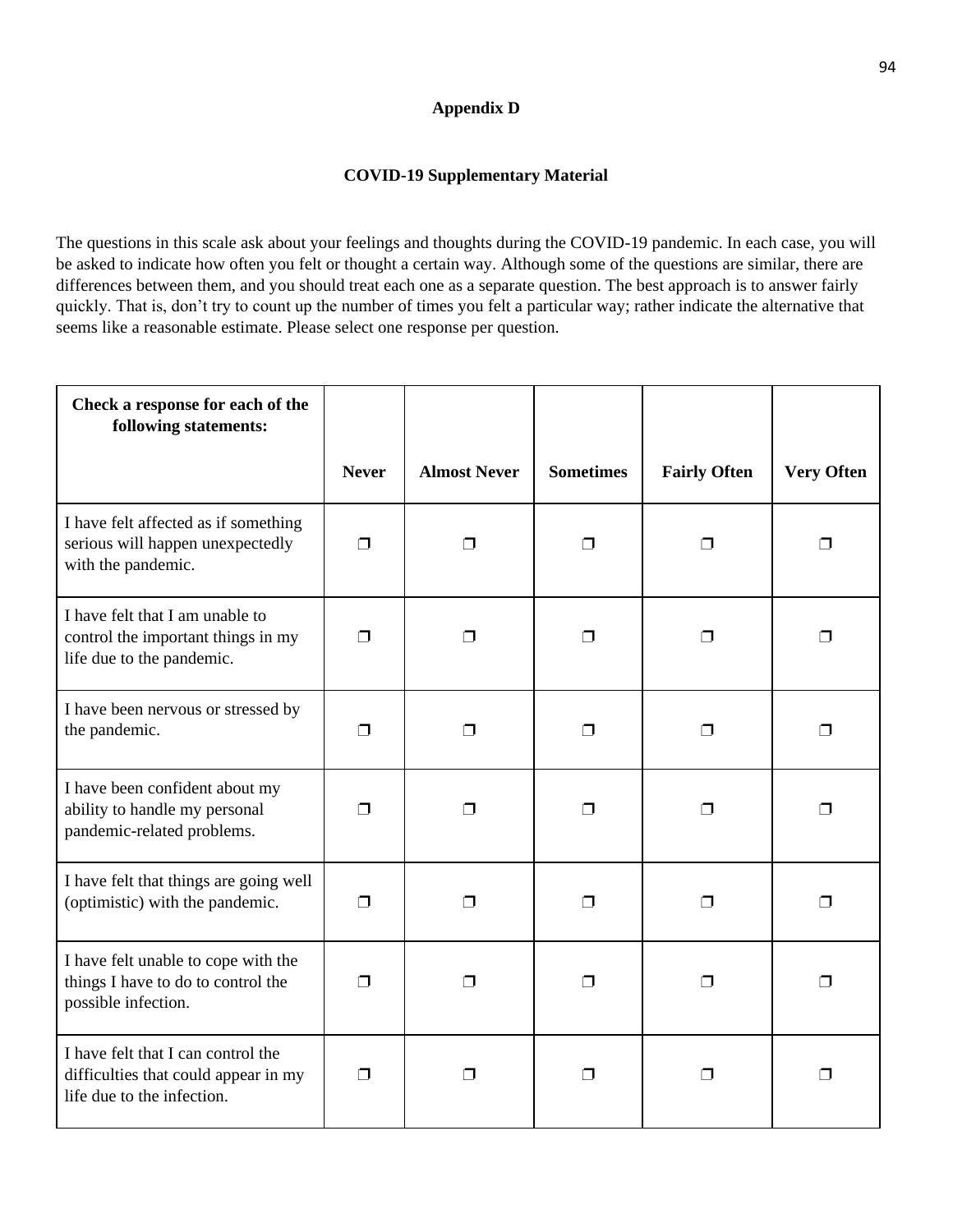| have felt that I have everything<br>under control in relation to the<br>pandemic.                                       |  |  |  |
|-------------------------------------------------------------------------------------------------------------------------|--|--|--|
| I have been upset that things related<br>to the pandemic are out of my<br>control.                                      |  |  |  |
| I have felt that the difficulties<br>accumulate in these days of the<br>pandemic and I feel unable to<br>overcome them. |  |  |  |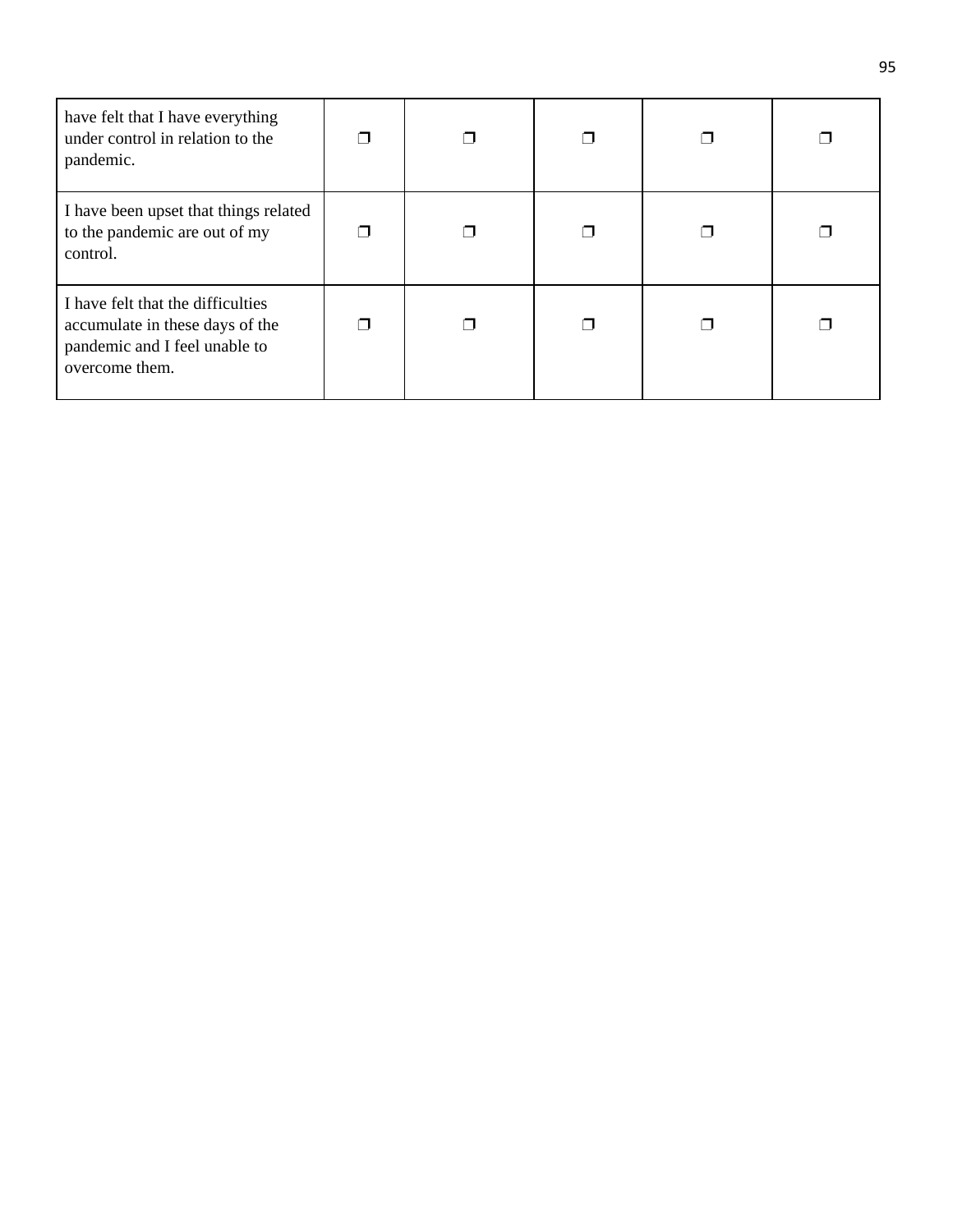# **Appendix E**

# **Demographics Questionnaire**

What is your gender?

□ Male

□ Female

❐ Non-binary/ third gender

□ Prefer not to say

❐ Prefer to self-identify: \_\_\_\_\_\_\_\_\_\_\_

Which of the following best describes you?

#### Please select one answer

❐ Asian or Pacific Islander

❐ Black/African American

❐ Native American or Alaskan native

□ White or Caucasian

❐ Multiracial or Biracial

□ Hispanic/Latino

❐ A race/ethnicity not listed here: \_\_\_\_\_\_\_\_\_\_\_

Please indicate your class year:

 $\Box$  Class of 2024

❐ Class of 2023

❐ Class of 2022

❐ Class of 2021

Are you studying on-campus or remotely?

❐ On-campus

□ Remotely

Which class are you participating in this study for?

❐ PSY 100

 $\square$  SPM 100

Would you consider yourself a physically active student?